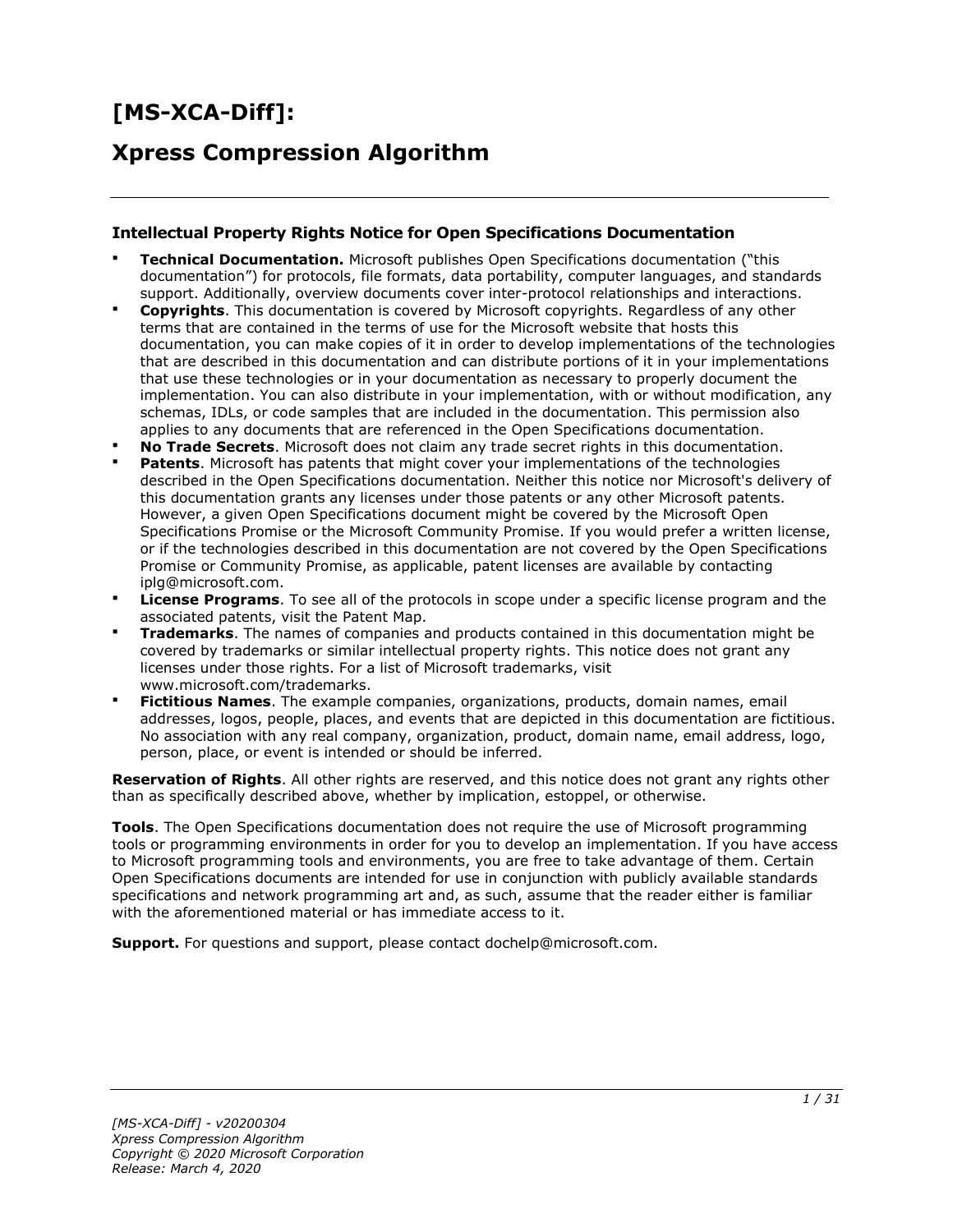# **Revision Summary**

| <b>Date</b> | <b>Revision</b><br><b>History</b> | <b>Revision</b><br><b>Class</b> | <b>Comments</b>                                                                 |
|-------------|-----------------------------------|---------------------------------|---------------------------------------------------------------------------------|
| 12/16/2011  | 1.0                               | New                             | Released new document.                                                          |
| 3/30/2012   | 1.0                               | None                            | No changes to the meaning, language, or formatting of the<br>technical content. |
| 7/12/2012   | 1.0                               | None                            | No changes to the meaning, language, or formatting of the<br>technical content. |
| 10/25/2012  | 2.0                               | Major                           | Significantly changed the technical content.                                    |
| 1/31/2013   | 2.0                               | None                            | No changes to the meaning, language, or formatting of the<br>technical content. |
| 8/8/2013    | 2.0                               | None                            | No changes to the meaning, language, or formatting of the<br>technical content. |
| 11/14/2013  | 2.1                               | Minor                           | Clarified the meaning of the technical content.                                 |
| 2/13/2014   | 2.1                               | None                            | No changes to the meaning, language, or formatting of the<br>technical content. |
| 5/15/2014   | 2.1                               | None                            | No changes to the meaning, language, or formatting of the<br>technical content. |
| 6/30/2015   | 3.0                               | Major                           | Significantly changed the technical content.                                    |
| 10/16/2015  | 3.0                               | None                            | No changes to the meaning, language, or formatting of the<br>technical content. |
| 7/14/2016   | 3.0                               | None                            | No changes to the meaning, language, or formatting of the<br>technical content. |
| 6/1/2017    | 3.0                               | None                            | No changes to the meaning, language, or formatting of the<br>technical content. |
| 9/15/2017   | 4.0                               | Major                           | Significantly changed the technical content.                                    |
| 9/12/2018   | 5.0                               | Major                           | Significantly changed the technical content.                                    |
| 3/4/2020    | 6.0                               | Major                           | Significantly changed the technical content.                                    |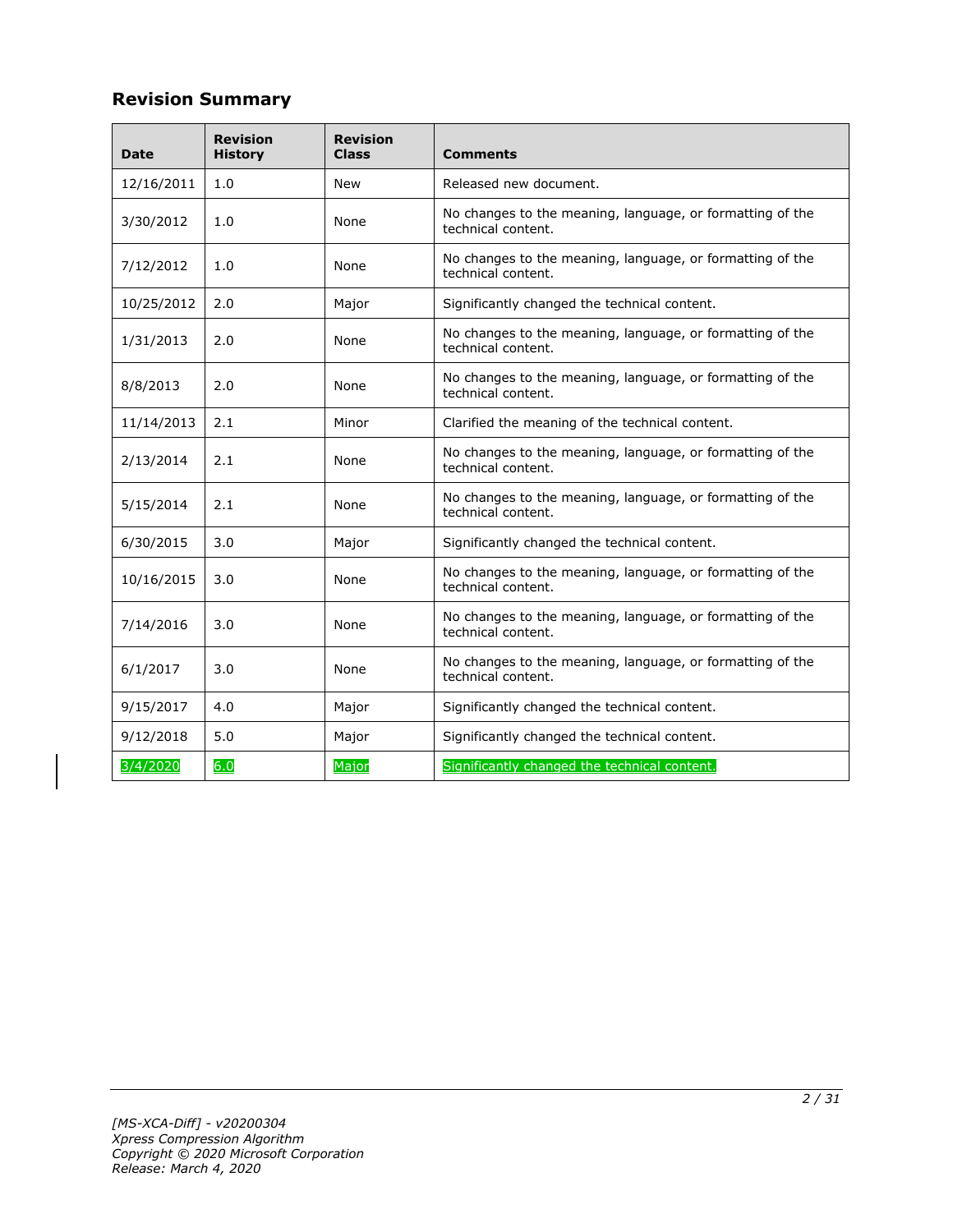# **Table of Contents**

| 1             |                                                                  |  |
|---------------|------------------------------------------------------------------|--|
| 1.1           |                                                                  |  |
| 1.2           |                                                                  |  |
|               | 1.2.1                                                            |  |
|               | 1.2.2                                                            |  |
| 1.3           |                                                                  |  |
| 1.4           |                                                                  |  |
| 1.5           |                                                                  |  |
| 1.6           |                                                                  |  |
| $\mathbf{2}$  |                                                                  |  |
| 2.1           | (Updated Section) LZ77+Huffman Compression Algorithm Details7    |  |
|               | 2.1.1                                                            |  |
|               | 2.1.2                                                            |  |
|               | 2.1.3                                                            |  |
|               | 2.1.4                                                            |  |
|               | 2.1.4.1                                                          |  |
|               | (Updated Section) Huffman Code Construction Phase  10<br>2.1.4.2 |  |
|               | 2.1.4.3                                                          |  |
|               |                                                                  |  |
|               | 2.2.1                                                            |  |
|               | 2.2.2                                                            |  |
|               | 2.2.3                                                            |  |
|               | 2.2.4                                                            |  |
| 2.3           |                                                                  |  |
|               | 2.3.1                                                            |  |
|               | 2.3.2                                                            |  |
|               | 2.3.3                                                            |  |
|               | 2.3.4                                                            |  |
| 2.4           |                                                                  |  |
|               | 2.4.1                                                            |  |
|               | 2.4.2                                                            |  |
|               | 2.4.3                                                            |  |
|               | 2.4.4                                                            |  |
| $2.5^{\circ}$ |                                                                  |  |
|               | 2.5.1                                                            |  |
|               | 2.5.1.1                                                          |  |
|               | 2.5.1.2<br>2.5.1.3                                               |  |
|               | 2.5.1.4                                                          |  |
|               | 2.5.2                                                            |  |
|               | 2.5.3                                                            |  |
|               | 2.5.4                                                            |  |
|               |                                                                  |  |
|               |                                                                  |  |
| 3.1           |                                                                  |  |
| 3.2           |                                                                  |  |
| 3.3           |                                                                  |  |
|               |                                                                  |  |
| 4.1           |                                                                  |  |
| 4.2           |                                                                  |  |
|               |                                                                  |  |
| 5             |                                                                  |  |
| 6             |                                                                  |  |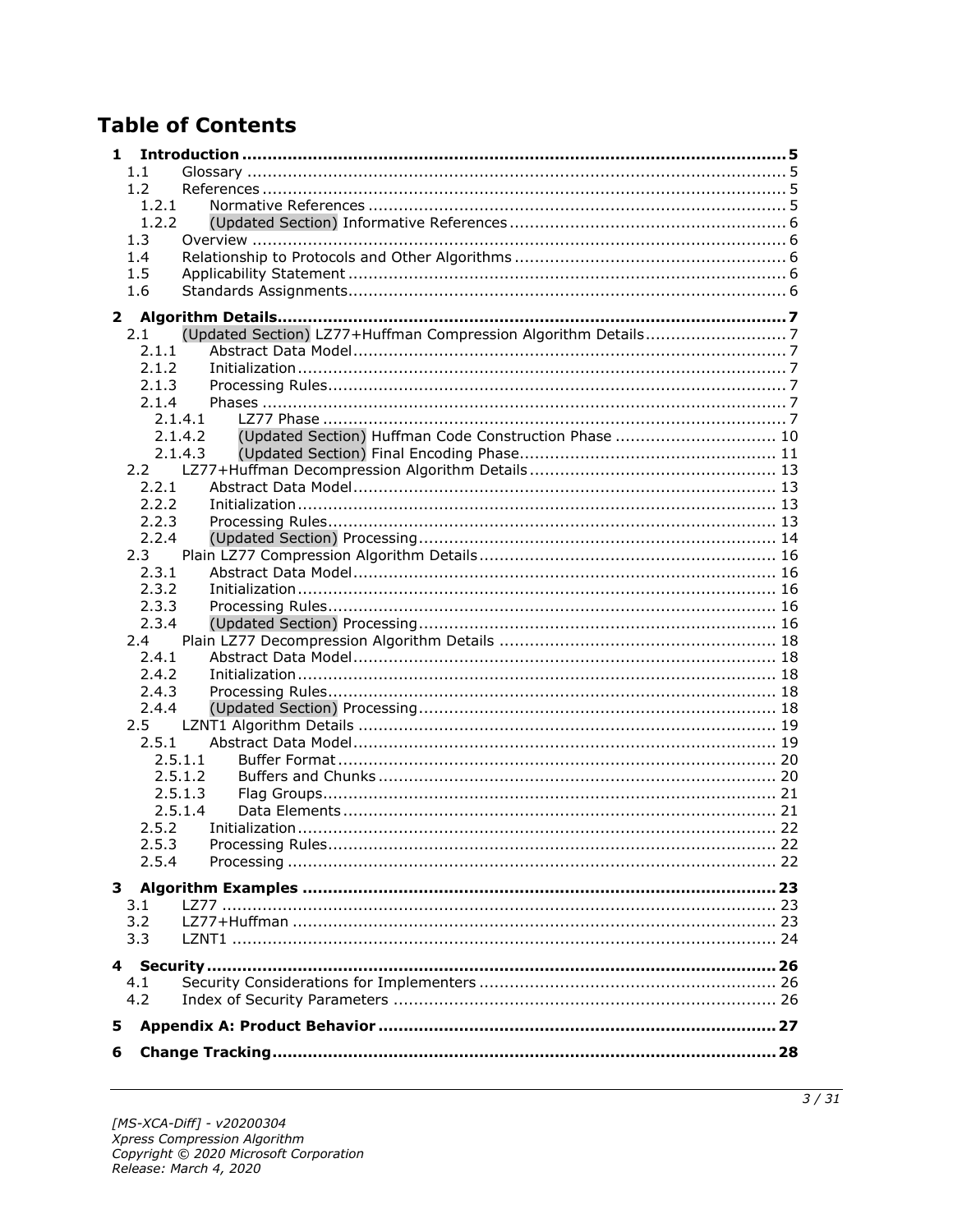| $\sim$ |  |
|--------|--|
|--------|--|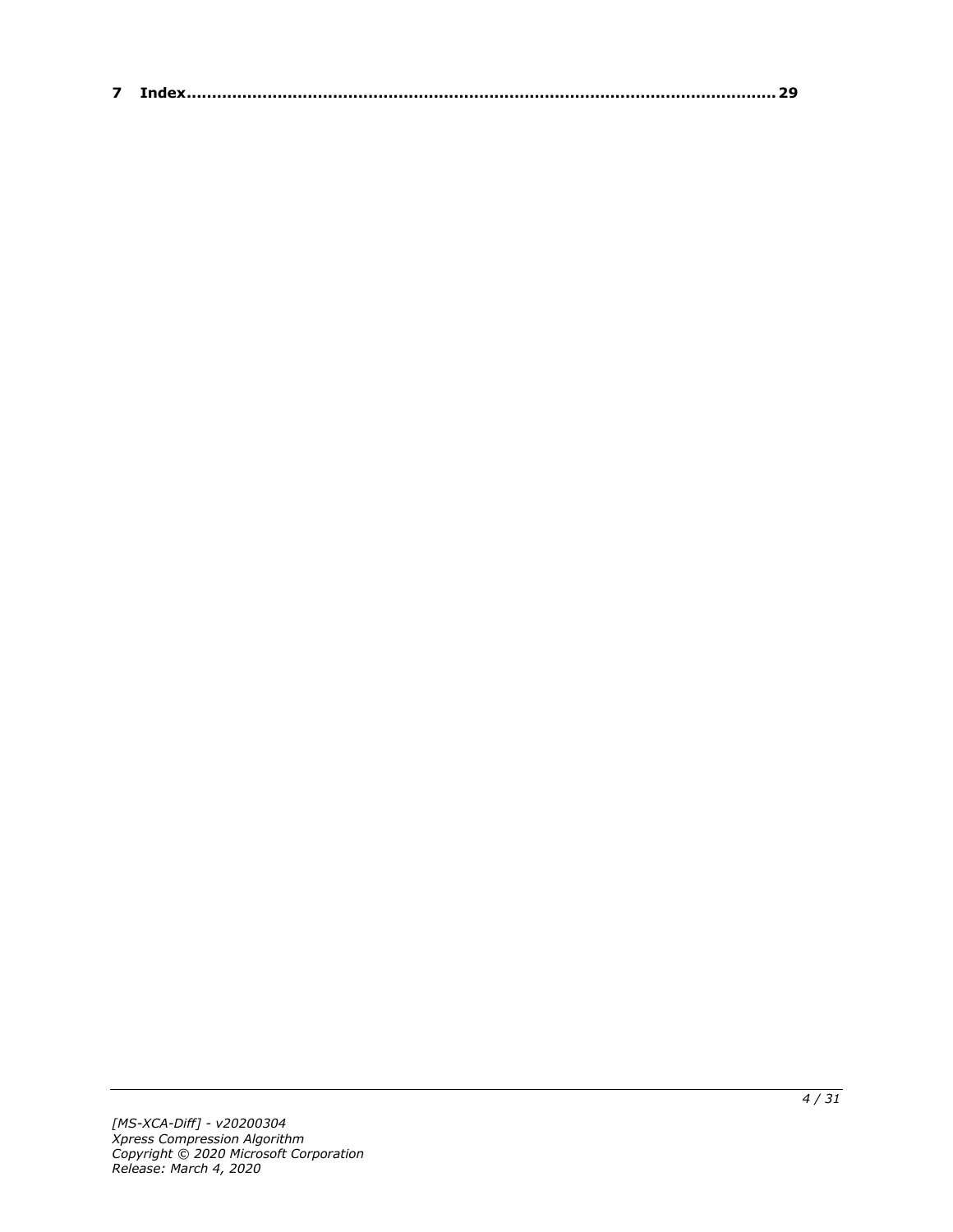# <span id="page-4-0"></span>**1 Introduction**

The Xpress Compression Algorithm has three variants, all designed for speed.

The fastest variant, Plain LZ77, implements the LZ77 algorithm ([UASDC]).

A slower variant, LZ77+Huffman, adds a Huffman encoding pass on the LZ77 data.

A third variant, LZNT1, implements LZ77 without the Huffman encoding pass of the second variant, but with an encoding process less complex than Plain LZ77.

Sections 1.6 and 2 of this specification are normative. All other sections and examples in this specification are informative.

#### <span id="page-4-1"></span>**1.1 Glossary**

This document uses the following terms:

**Huffman alphabet**: A set of symbols used in Huffman encoding.

**Huffman code**: See "prefix code".

**Huffman codes**: A set of variable-length bit sequences for an alphabet of symbols. In order to provide compression, more frequent symbols are assigned shorter bit sequences. The bottomup Huffman construction process is optimal in the sense that the total length of the data is minimized, given the number of times each symbol occurs.

**Huffman symbol**: See "prefix code".

- **LZ77**: A general-purpose compression technique introduced by Lempel and Ziv in 1977. Byte sequences that are the same as previous sequences are replaced by a (length, distance) pair that unambiguously references the earlier sequence.
- **prefix code**: A type of code system, typically variable-length, having the prefix property, in that no valid code word in the system is a prefix of any other valid code word in the set.
- **MAY, SHOULD, MUST, SHOULD NOT, MUST NOT:** These terms (in all caps) are used as defined in [RFC2119]. All statements of optional behavior use either MAY, SHOULD, or SHOULD NOT.

#### <span id="page-4-2"></span>**1.2 References**

Links to a document in the Microsoft Open Specifications library point to the correct section in the most recently published version of the referenced document. However, because individual documents in the library are not updated at the same time, the section numbers in the documents may not match. You can confirm the correct section numbering by checking the Errata.

#### <span id="page-4-3"></span>**1.2.1 Normative References**

We conduct frequent surveys of the normative references to assure their continued availability. If you have any issue with finding a normative reference, please contact dochelp@microsoft.com. We will assist you in finding the relevant information.

[IEEE-MRC] Huffman, D.A., "A Method for the Construction of Minimum-Redundancy Codes", Proceedings of the IRE, vol. 40, pp. 1098-1101, September 1952, http://ieeexplore.ieee.org/xpls/abs\_all.jsp?arnumber=4051119&tag=1

[RFC2119] Bradner, S., "Key words for use in RFCs to Indicate Requirement Levels", BCP 14, RFC 2119, March 1997, http://www.rfc-editor.org/rfc/rfc2119.txt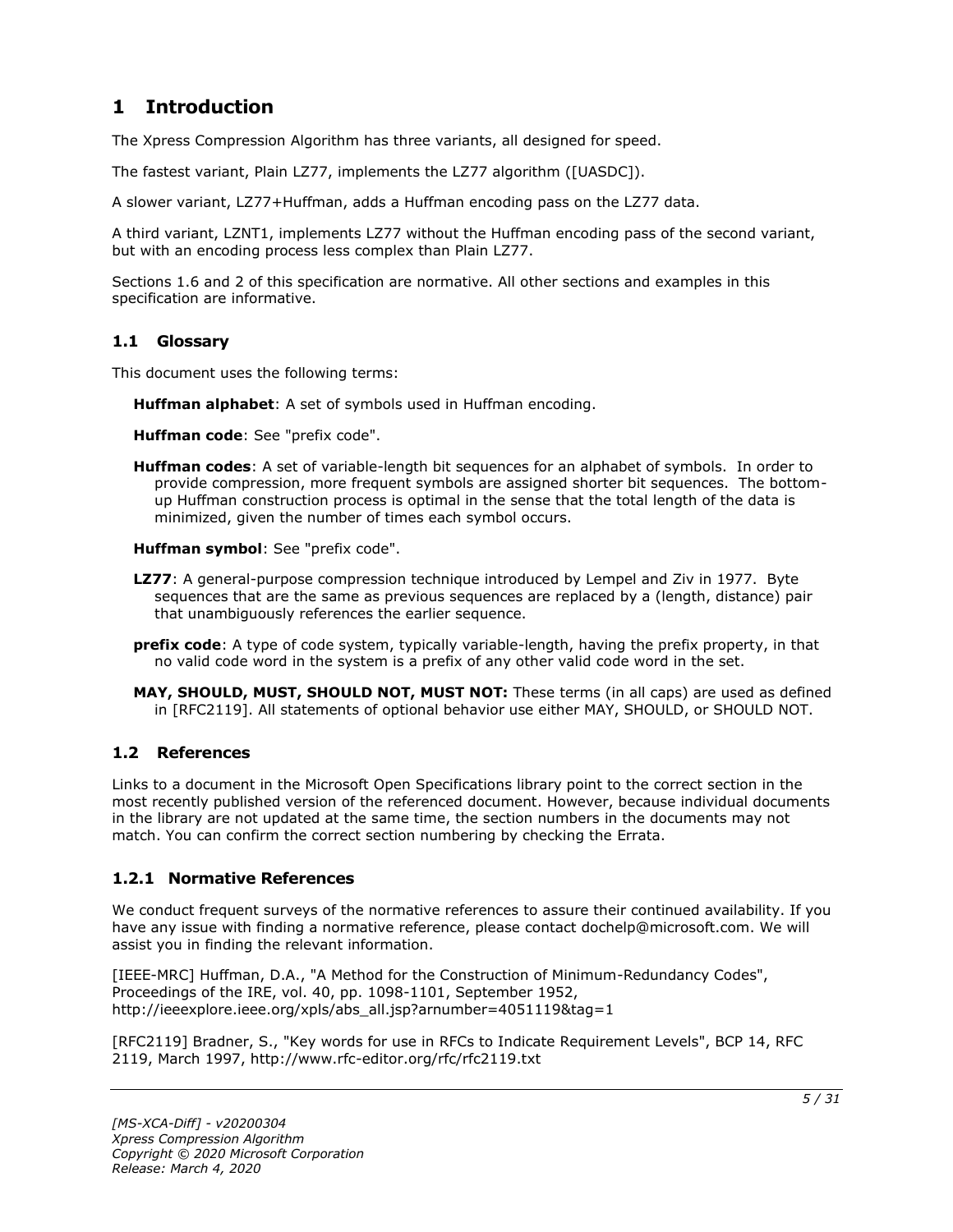[UASDC] Ziv, J. and Lempel, A., "A Universal Algorithm for Sequential Data Compression", May 1977, http://www.cs.duke.edu/courses/spring03/cps296.5/papers/ziv\_lempel\_1977\_universal\_algorithm.pdf

### <span id="page-5-0"></span>**1.2.2 (Updated Section) Informative References**

#### None.

[MS-DTYP] Microsoft Corporation, "Windows Data Types".

#### <span id="page-5-1"></span>**1.3 Overview**

This algorithm efficiently compresses data that contain repeated byte sequences. It is not designed to compress image, audio, or video data. Between the trade-offs of compressed size and CPU cost, it heavily emphasizes low CPU cost.

### <span id="page-5-2"></span>**1.4 Relationship to Protocols and Other Algorithms**

This algorithm does not depend on any other algorithms or protocols. It is a compression method designed to have minimal CPU overhead for compression and decompression. A protocol that depends on this algorithm would typically need to transfer significant amounts of data that cannot be easily precompressed by another algorithm having a better compression ratio.

#### <span id="page-5-3"></span>**1.5 Applicability Statement**

This algorithm is appropriate for any protocol that transfers large amounts of easily compressible textlike data, such as HTML, source code, or log files. Protocols use this algorithm to reduce the number of bits transferred.

#### <span id="page-5-4"></span>**1.6 Standards Assignments**

None.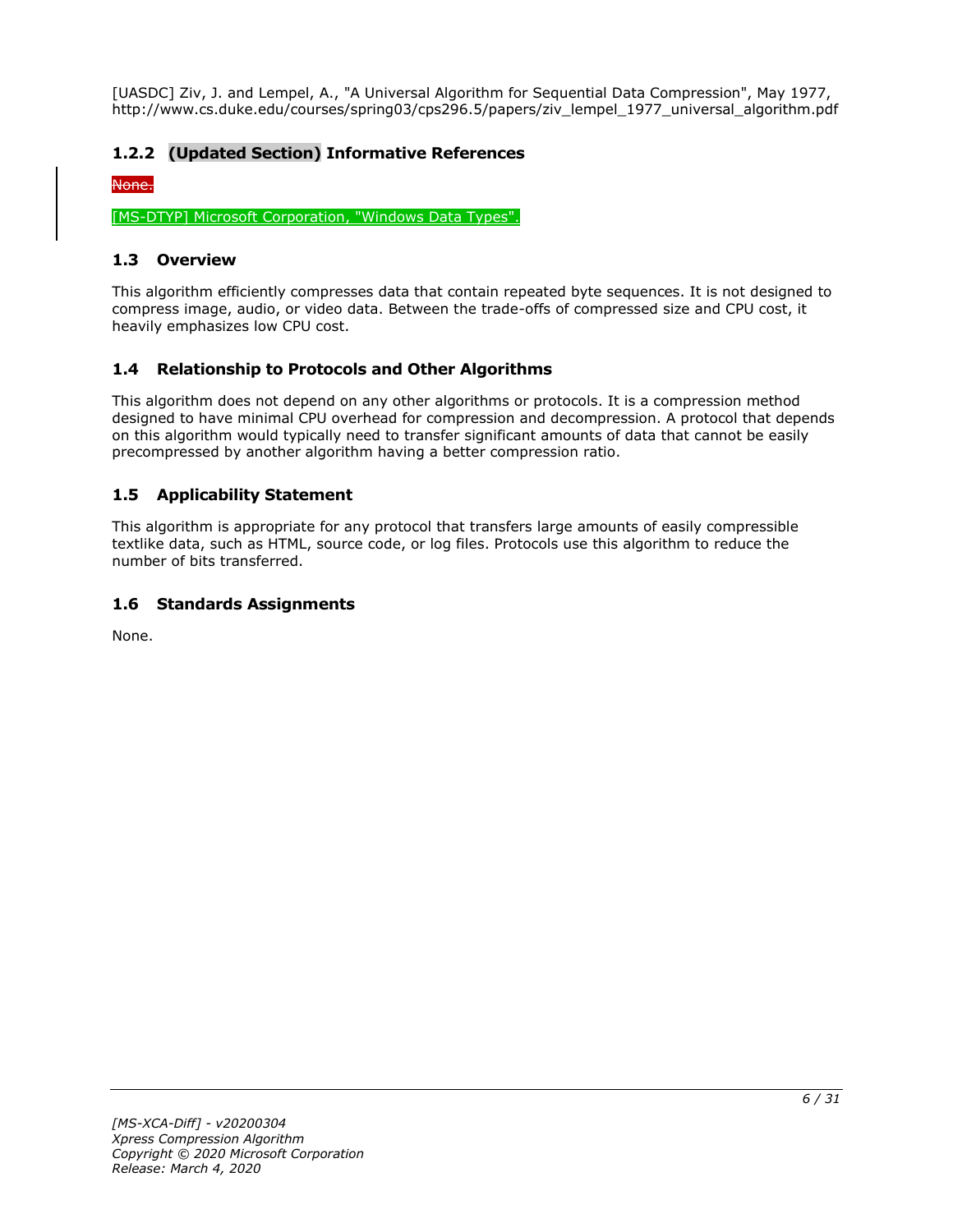# <span id="page-6-0"></span>**2 Algorithm Details**

### <span id="page-6-1"></span>**2.1 (Updated Section) LZ77+Huffman Compression Algorithm Details**

The overall compression algorithm for the Huffman [IEEE-MRC] variant can be divided intohandle an arbitrary amount of data. Data is processed in 64k blocks, and the encoded results are stored inorder. After the final block, the end-of-file (EOF) symbol is encoded. Each 64k block is run through three stages, which are performed in this order:

- 1. Perform **LZ77** ([UASDC]) compression to generate an intermediate compressed buffer.
- 2. Construct canonical **Huffman codes**.
- 3. Process the intermediate **LZ77** data, and re-encode it in a Huffman-based bit stream.

The algorithm cannot start Huffman encoding until it has computed the **Huffman codes**, and it cannot compute the **Huffman codes** until it knows the frequency of each symbol in the **Huffman alphabet**. To compute these frequencies, the algorithm first performs the **LZ77** phase. For efficiency, the algorithm SHOULD store the **LZ77** output so that the final phase does not have to recompute it.

The final compression format consists of two parts:

- The first 256 bytes indicate the bit length of each of the 512 **Huffman symbol**s (see prefix code).
- The remainder of the data is a sequence of **Huffman symbol**s, along with match lengths and distances.

The **Huffman alphabet** consists of 512 symbols, each with a numeric value in the range 0-511. The symbols 0-255 represent literal values that correspond to raw byte values as opposed to matches. The symbols 256-511 represent **matches** or **references** indicating that the next several bytes are the same as some bytes that previously occurred in the data. Each match consists of two encoded integers: a length and a distance. When the decoding method encounters a match symbol, the original data is reconstructed by copying <length> bytes from the position in its previously decompressed data of  $\leq$ [decompression cursor] – [match distance]>.

### <span id="page-6-2"></span>**2.1.1 Abstract Data Model**

None.

#### <span id="page-6-3"></span>**2.1.2 Initialization**

None.

#### <span id="page-6-4"></span>**2.1.3 Processing Rules**

None.

### <span id="page-6-5"></span>**2.1.4 Phases**

#### <span id="page-6-6"></span>**2.1.4.1 LZ77 Phase**

This phase processes each byte of the input data and produces two outputs: the intermediate **LZ77** ([UASDC]) encoding of flags, literals, and matches; and the frequency of each symbol in the **Huffman alphabet**.

The following flowchart shows how the **LZ77** phase works.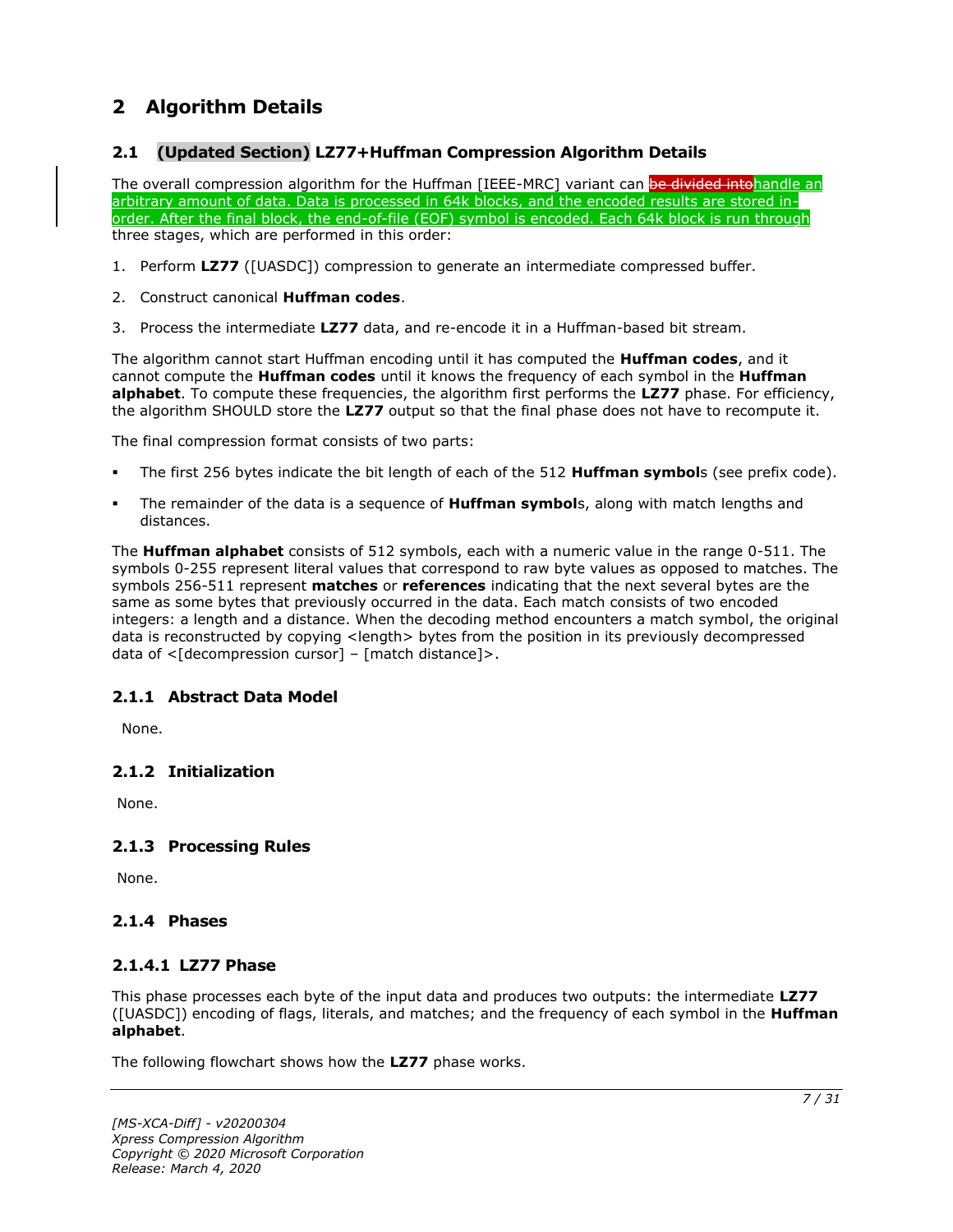

#### **Figure 1: LZ77 phase**

The **hash table** is an array of pointers to previous positions in the input buffer. It is used to find matches, as follows:

```
HashValue = HashThreeBytes(InputBuffer[CurrentPosition],
                            InputBuffer[CurrentPosition+1],
                           InputBuffer[CurrentPosition+2]);
PotentialMatch = HashTable[HashValue];
HashTable[HashValue] = CurrentPosition;
```
*[MS-XCA-Diff] - v20200304 Xpress Compression Algorithm Copyright © 2020 Microsoft Corporation Release: March 4, 2020*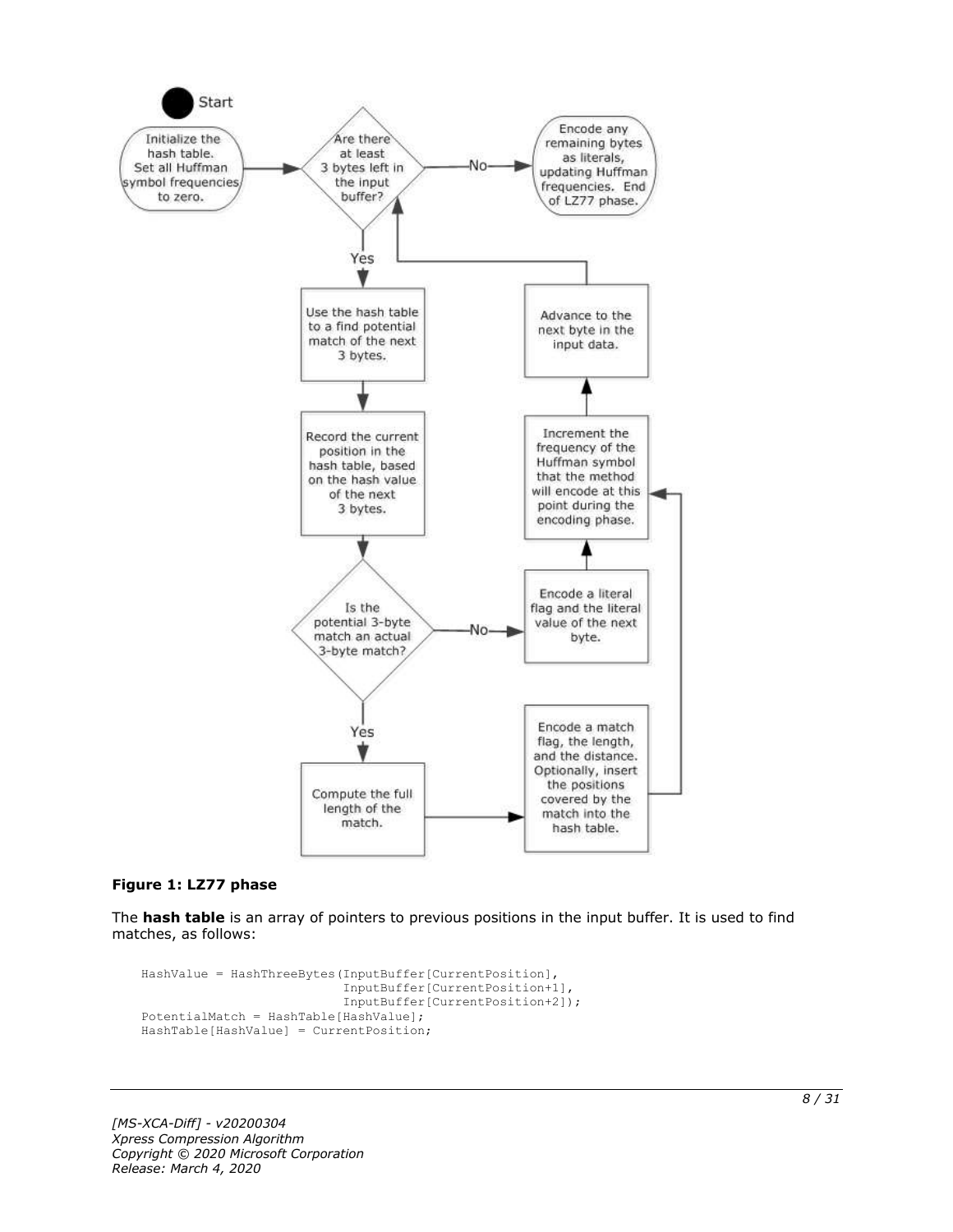The **HashThreeBytes** function SHOULD be quick to compute and provide a small number of collisions.

If the additional CPU cost is justified, the algorithm SHOULD be extended to search for longer matches than those provided by the basic **hash table**. This can be achieved with more **hash table**s, **tree**s, or a **chained hash table**. Finding longer matches generally results in smaller compressed data but requires more time for the compression method to execute.

The intermediate compression format that is produced in this phase SHOULD be designed for quick encoding and decoding, and it SHOULD be small enough to guarantee its fit in a temporary buffer that is only slightly larger than the input buffer. The algorithm will be more efficient if it is not necessary to check whether the temporary buffer has sufficient space.

The intermediate compression format SHOULD use bitmasks grouped in 32-bit values to represent the literal or match flags. Also, literal values SHOULD be stored as simple bytes in the intermediate stream. Matches SHOULD be encoded in sizes that are guaranteed to be less than or equal to their lengths.

For example, a 3-byte match could use 1 byte for its length and 2 bytes for its distance. Much longer matches SHOULD be encoded with a 2-byte distance and a special length value (such as 0xFF) indicating that the full length is encoded in the next 2 or 4 bytes.

During the **LZ77** phase, the algorithm SHOULD count the frequencies of the **Huffman symbol**s it will later encode. The **Huffman symbol** for each literal or match is computed in the following way.

- For literals, the Huffman symbol index is the value of the literal (ranging from 0 to 255, inclusive).
- For matches, the **Huffman symbol** is computed from the length and distance by using the following code, in which GetHighBit(Distance) is defined as the bit index of the highest set bit in the binary representation of the distance.

```
If (Lenqth - 3) < 15HuffmanSymbol = 256 + (Length - 3) + (16 * GetHighBit(Distance))Else
    HuffmanSymbol = 256 + 15 + (16 * \text{GetHighBit}(\text{Distance}))
```
Note that this definition assumes that *Distance* is greater than 0, and this is a valid assumption in this context.

| <b>Distance</b> | <b>Binary representation</b> | GetHighBit(Distance) |
|-----------------|------------------------------|----------------------|
|                 | 0001                         | 0                    |
|                 | 0010                         |                      |
|                 | 0101                         |                      |
|                 | 0111                         |                      |

The following table provides examples of **GetHighBit** calculations.

The **GetHighBit** function SHOULD be efficiently computed with a precomputed 256-byte table.

```
If Distance < 256
    DistanceHighBit = PrecomputedHighBitTable[Distance]
Else (assuming Distance \langle (1 \langle 16))
    DistanceHighBit = 8 + PrecomputedHighBitTable[Distance >> 8]
```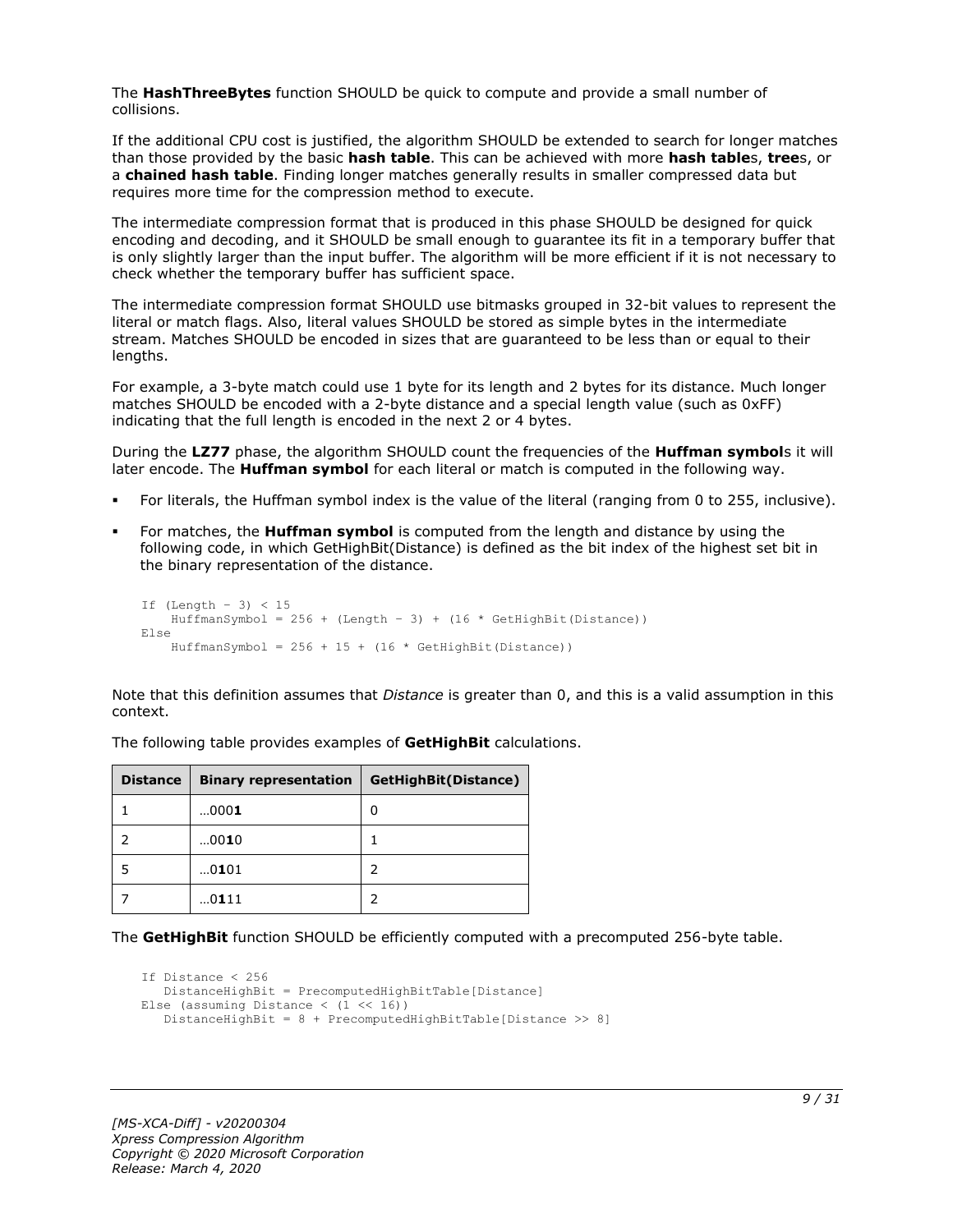### <span id="page-9-0"></span>**2.1.4.2 (Updated Section) Huffman Code Construction Phase**

This phase computes canonical Huffman codes from the symbol counts generated by the LZ77 ([UASDC]) phase. For each of the 512 symbols in the Huffman alphabet, this phase computes the bit sequence that is used to encode the symbol. These codes are reconstructed by the decompression algorithm from the bit length of each symbol. The codes are canonical because they depend only on the bit length of the symbol, not the precise symbol count. This encoding saves space because bit lengths require fewer bits to store (4 bits per symbol) than exact counts (16 bits per symbol).

An additional requirement of this phase comes from the way the bit lengths are stored in the compressed data: each bit length is stored in 4 bits, so no bit length can be longer than 15 (a **length** of zero means that the symbol does not occur).

The following flowchart illustrates the length-limited canonical Huffman code construction method. Note that the sorting algorithm used in the Huffman Code construction phase is stable.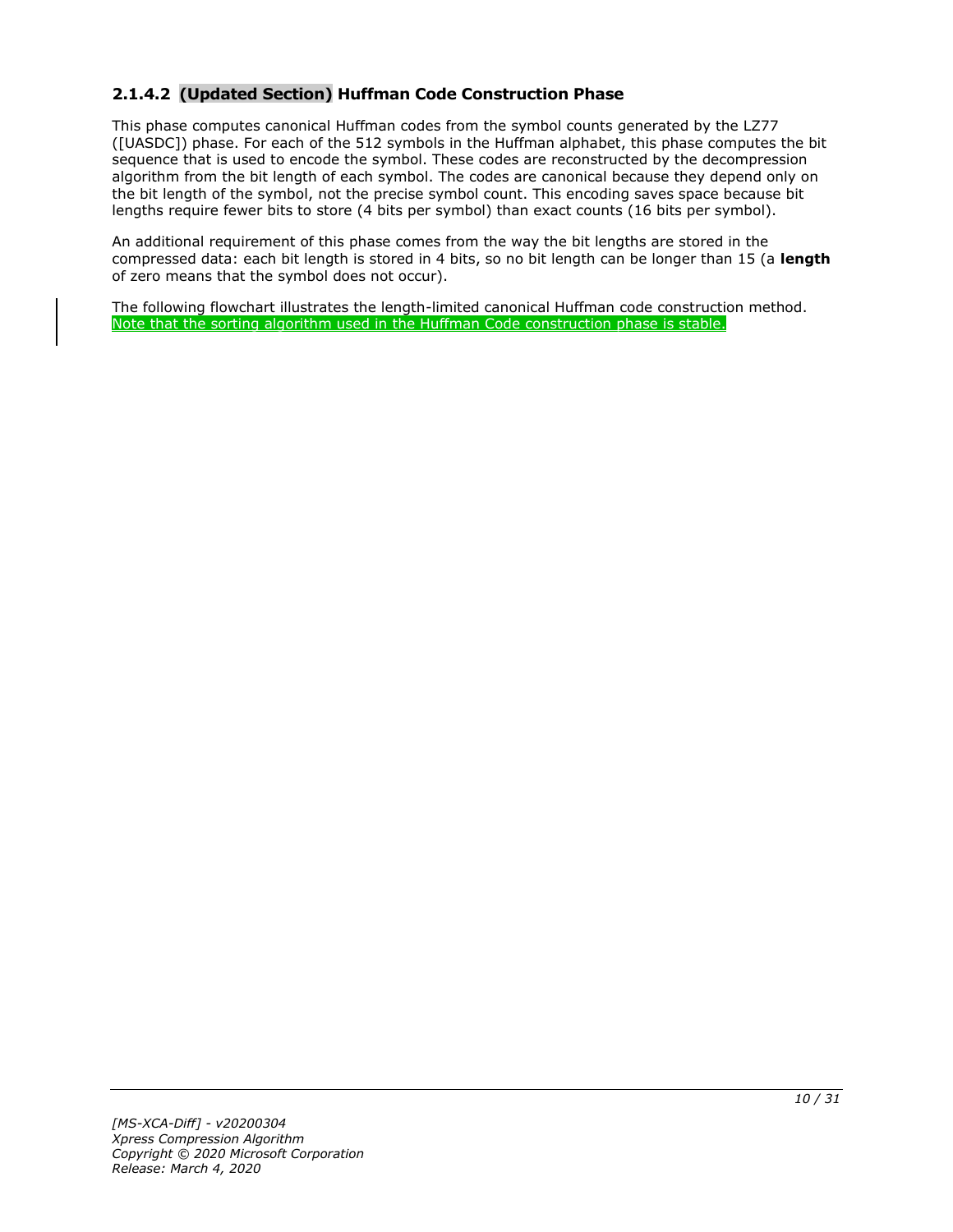

### **Figure 2: Length-limited canonical Huffman code construction method.**

### <span id="page-10-0"></span>**2.1.4.3 (Updated Section) Final Encoding Phase**

In the final encoding phase, the algorithm processes the intermediate encoding of literals and matches generated by the LZ77 ([UASDC]) phase. It re-encodes each literal and match using the canonical Huffman codes, but first it encodes the Huffman symbol bit lengths.

Each symbol bit length is encoded with 4 bits. Bit lengths for even-valued symbols are stored in the lower 4 bits of the bytes, whereas bit lengths for odd-valued symbols are stored in the higher 4 bits.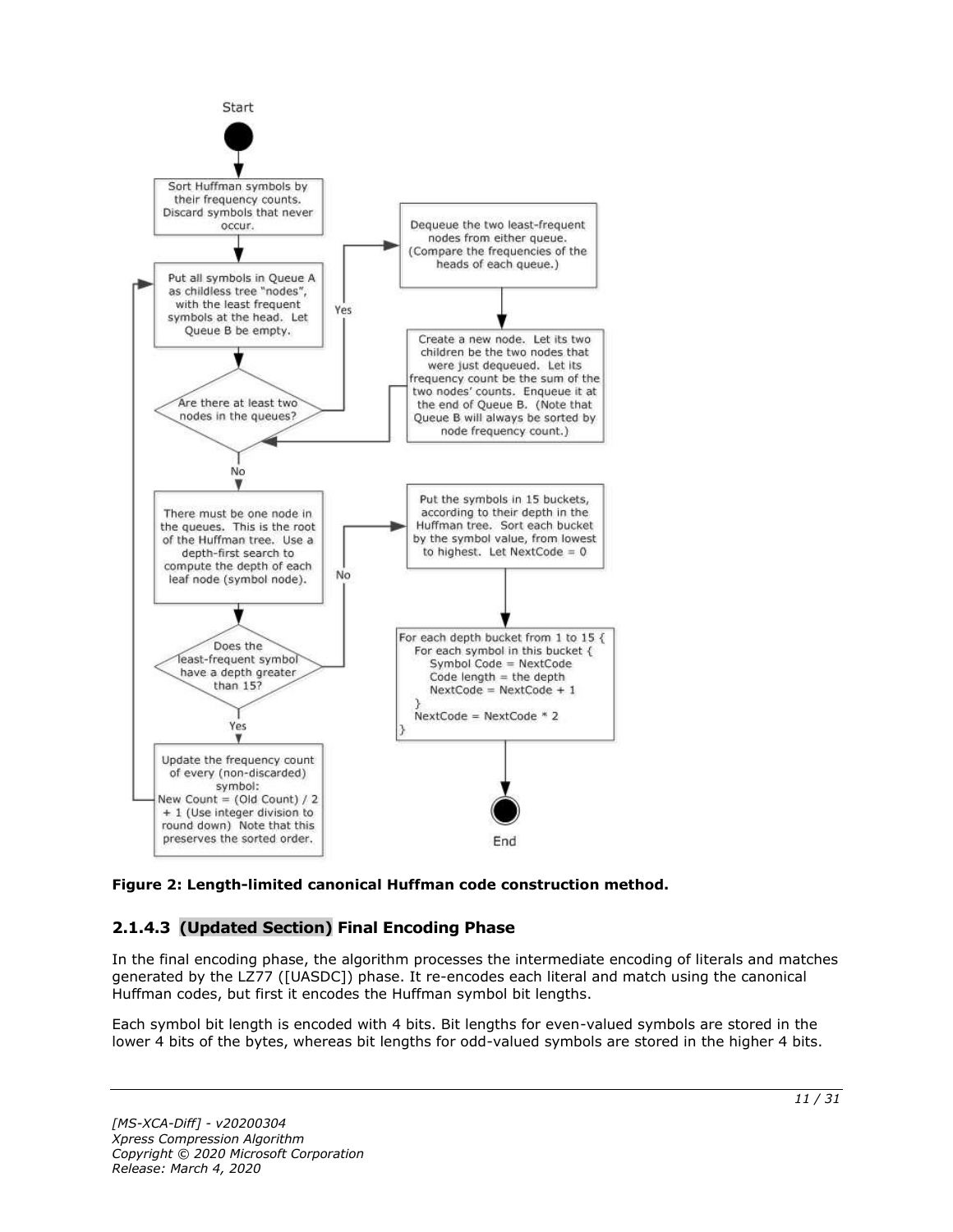For example, if the bit lengths of symbols 0, 1, 2, and 3 were 5, 6, 7, and 8, respectively, the first 2 bytes of the output buffer would be  $0 \times 65$  0x87. The Huffman [IEEE-MRC] construction process guarantees that each bit length fits in 4 bits. Symbols that are never used, and therefore have no Huffman code, have the special value of zero.

Because there are 512 Huffman symbols, and the format stores two lengths per byte, this part of the output data will always be exactly 256 bytes.

Following the 256-byte table, the format encodes the sequence of literals and matches. Literals are distinguished from matches by the value of the Huffman symbol: symbol values less than 256 are literals, whereas symbols greater than 255 are matches. Most matches require more bits to fully encode the distance and the length.

As explained in section 2.1.4.1, the match symbol value encodes the length of the match (up to 17) and the bit index of the highest set bit in the distance. If this bit index is, for example, 3, the decompression function can determine that the distance is at least 1000 (1000 binary, or 8 decimal) and at most 1111 (1111 binary, or 15 decimal). It can also compute that 3 more bits of information are required to determine the exact distance. Therefore, the encoder encodes the lower 3 bits of the distance directly in the output bit stream (which is also used to encode the variable-length Huffman codes). In general, the encoder explicitly encodes the lower <GetHighBit(Distance) > bits immediately following the match's Huffman symbol.

The encoder is required to process match lengths longer than 17. If the length is less than 18, the decoder can determine it directly from the match symbol by taking the lower 4 bits and adding 3. A lower-four-bits value of 15 is a special case that means the length is at least 18, and the full length is encoded with more bits. Unlike the extra-distance bits, the extra-length bits are not encoded seamlessly in the **Huffman** bit stream. Longer lengths are encoded with an extra byte in the output, and if that is not enough, an additional 2 bytes. The location of these extra bytes is such that, if the decompression function reads the **Huffman** bit stream in 2-byte chunks, these extra bytes are the next bytes that the decompression function will read.

Some implementations Implementations of the decompression algorithm may expect an extra symbol to mark the end of the data. For example, certain implementations fail during decompression if the Huffman symbol 256 is not found after the actual data. For this reason, the encoding algorithm appendsSHOULD append this symbol and incrementsincrement the count of symbol 256 before the Huffman codes are constructed.

Note that match distances cannot be larger than 65,535, and match lengths cannot be longer than 65,538. The LZ77 phase is implemented to ensure that match lengths and distances do not exceed these values.

The following pseudocode demonstrates the encoding method.

```
Write the 256-byte table of symbol bit lengths
While there are more literals or matches to encode
       If the next thing is a literal
    WriteBits(SymbolLength[LiteralValue], SymbolCode[LiteralValue])<br>E1se // the next thing is a match
             1/ the next thing is a match
         Extract the length and distance of the match
        MatchSymbolValue = 256 + min(Length - 3, 15) + (16 * GetHighBit(Distance))
         WriteBits(SymbolLength[MatchSymbolValue], SymbolCode[MatchSymbolValue])
        If (Lenqth - 3) \geq 15WriteByte(min(Length - 3 - 15, 255))
            If (Length - 3 - 15) >= 255
                 WriteTwoBytes(Length – 3)
         WriteBits(GetHighBit(Distance), Distance – (1 << GetHighBit(Distance)))
WriteBits(SymbolLength[256], SymbolCode[256])
FlushBits()
```
*[MS-XCA-Diff] - v20200304 Xpress Compression Algorithm Copyright © 2020 Microsoft Corporation Release: March 4, 2020*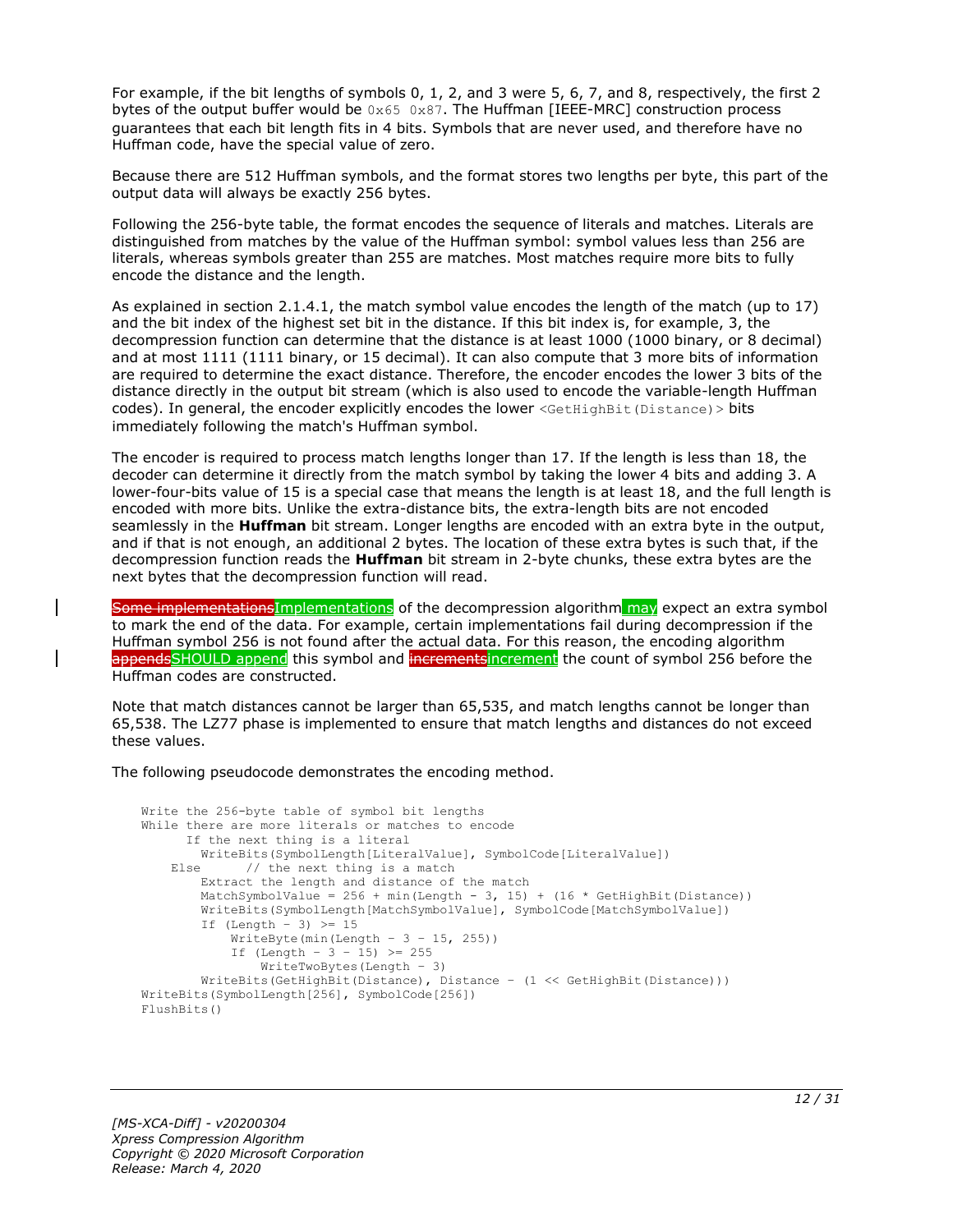The **WriteBits**, **WriteByte**, **WriteTwoBytes**, and **FlushBits** functions implicitly use five variables, which are initialized as follows:

```
FreeBits = 16
NextWord = 0
OutputPosition1 = OutputBufferPointer + 256
OutputPosition2 = OutputBufferPointer + 258 
OutputPosition = OutputBufferPointer + 260
```
The following pseudocode shows the implementation of the functions. Note that a complete implementation must also include bounds checks to ensure that nothing is written beyond the output buffer.

```
WriteBits (NumberOfBitsToWrite, BitsToWrite)
    If FreeBits >= NumberOfBitsToWrite
         FreeBits = FreeBits – NumberOfBitsToWrite
         NextWord = (NextWord << NumberOfBitsToWrite) + BitsToWrite
     Else
         NextWord = (NextWord << FreeBits)
 NextWord = NextWord + (BitsToWrite >> (NumberOfBitsToWrite – FreeBits))
 FreeBits = FreeBits – NumberOfBitsToWrite
         Write (NextWord & 0xFF) to OutputPosition1
         Write (NextWord >> 8) to OutputPosition1 + 1
         OutputPosition1 = OutputPosition2
         OutputPosition2 = OutputPosition
         Advance OutputPosition by 2 bytes
         FreeBits = FreeBits + 16
         NextWord = BitsToWrite
End
WriteByte (ByteToWrite)
    Write ByteToWrite to OutputPosition
    Advance OutputPosition by 1 byte
End
WriteTwoBytes (BytesToWrite)
     Write (BytesToWrite & 0xFF) to OutputPosition
     Write (BytesToWrite >> 8) to OutputPosition + 1
     Advance OutputPosition by 2 bytes
End
FlushBits ()
    NextWord <<= FreeBits
     Write (NextWord & 0xFF) to OutputPosition1
    Write (NextWord >> 8) to OutputPosition1 + 1
       Write a 16-bit value of zero to OutputPosition2
     The final compressed size is the value of OutputPosition
End
```
#### <span id="page-12-0"></span>**2.2 LZ77+Huffman Decompression Algorithm Details**

#### <span id="page-12-1"></span>**2.2.1 Abstract Data Model**

None.

### <span id="page-12-2"></span>**2.2.2 Initialization**

None.

### <span id="page-12-3"></span>**2.2.3 Processing Rules**

None.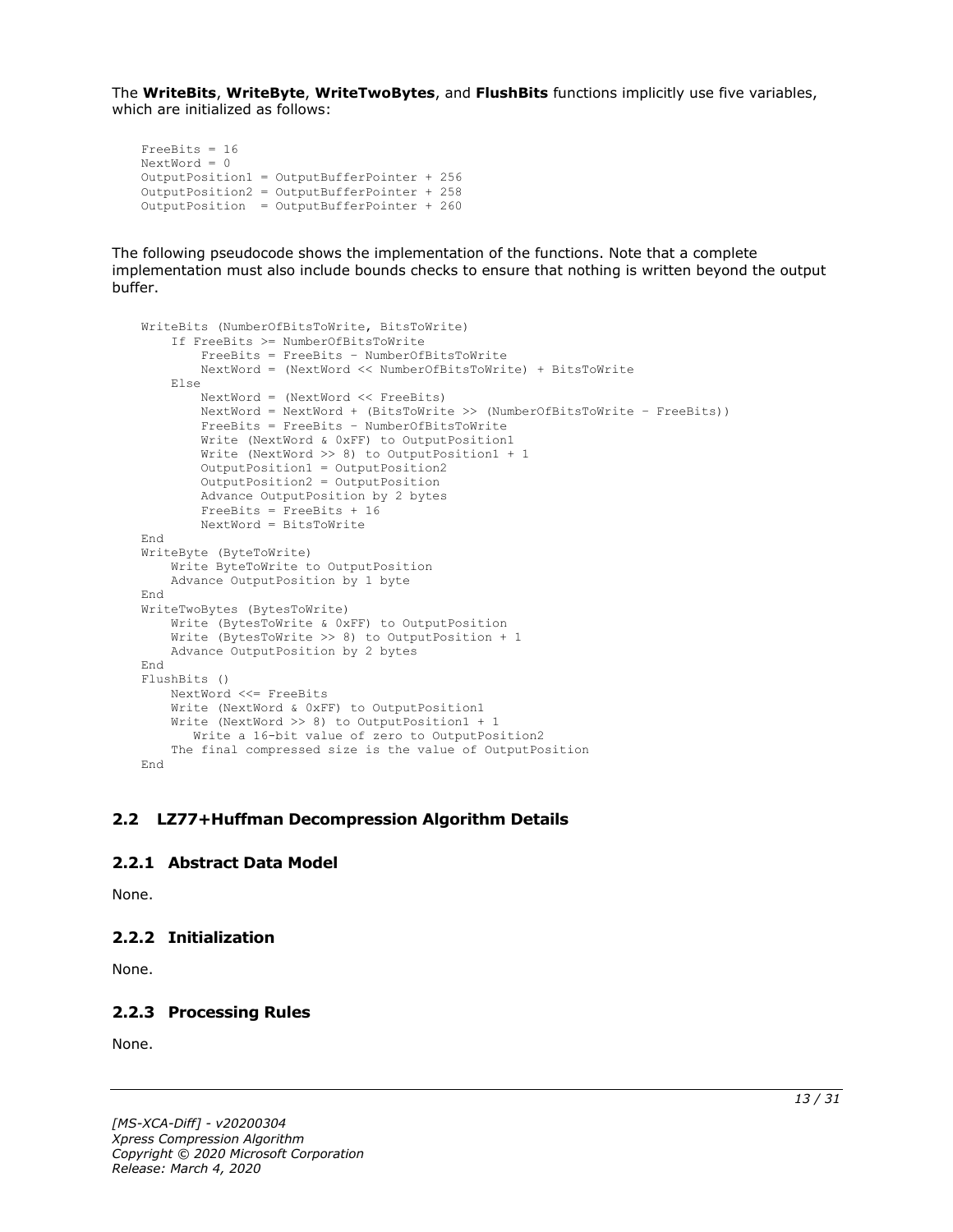### <span id="page-13-0"></span>**2.2.4 (Updated Section) Processing**

The decompression processes a series of blocks to form the decompressed output. Each block is processed in-order, and its decoded content written to the output stream is in-order. When processing a block, we check for terminating conditions for both block and overall decoding.

The decompression algorithm uses the 256-byte Huffman table to reconstruct the canonical Huffman [IEEE-MRC] representations of each symbol. Next, the Huffman stream of LZ77 ([UASDC]) literals and matches is decoded to reproduce the original data.

The following method can be used to construct a decoding table. The decoding table will have 2^15 entries because 15 is the maximum bit length permitted by the Xpress Compression Algorithm for a Huffman code. If a symbol has a bit length of X, it has  $2^(15 - X)$  entries in the table that point to its value. The order of symbols in the table is sorted by bit length (from low to high), and then by symbol value (from low to high). These requirements represent the agreement of canonicalness with the compression end of the algorithm. The following pseudocode shows the table construction method:

```
CurrentTableEntry = 0
For BitLength = 1 to 15
   For Symbol = 0 to 511
         If the encoded bit length of Symbol equals BitLength
            EntryCount = (1 \leq \leq 15 - \text{BitLength}) Repeat EntryCount times
                 If CurrentTableEntry >= 2^15
                     The compressed data is not valid. Return with error.
                 DecodingTable[CurrentTableEntry] = Symbol
                 CurrentTableEntry = CurrentTableEntry + 1
If CurrentTableEntry does not equal 2^15
     The compressed data is not valid. Return with error.
```
A valid implementation MUST use a method that provides results equivalent to those of the preceding table-based method to construct a data structure for decoding canonical Huffman codes. An implementation MAY use this simple table-based method, but SHOULD use a faster method.

The compression stream is designed to be read in (mostly) 16-bit chunks, with a 32-bit register maintaining at least the next 16 bits of input. This strategy allows the code to seamlessly handle the bytes for long match lengths, which would otherwise be awkward. The following pseudocode demonstrates this method.

```
oop until a decompression terminating condition
   Build the decoding table
   CurrentPosition = 256 // start at the end of the Huffman table
   NextBits = Read16Bits(InputBuffer + CurrentPosition)
   CurrentPosition += 2
   NextBits <<= 16
   NextBits |= Read16Bits(InputBuffer + CurrentPosition)
   CurrentPosition += 2
  ExtraBits = 16 BlockEnd = OutputPosition + 65536
   Loop until a block terminating condition
        If OutputPosition >= BlockEnd then terminate block processing
       Loop until a literal processing terminating condition
          Next15Bits = NextBits \gg (32 - 15) HuffmanSymbol = DecodingTable[Next15Bits]
           HuffmanSymbolBitLength = the bit length of HuffmanSymbol, from the table in
                                     the input buffer
                   ansymbo
               NextBits <<= HuffmanSymbolBitLength
               ExtraBits -= HuffmanSymbolBitLength
```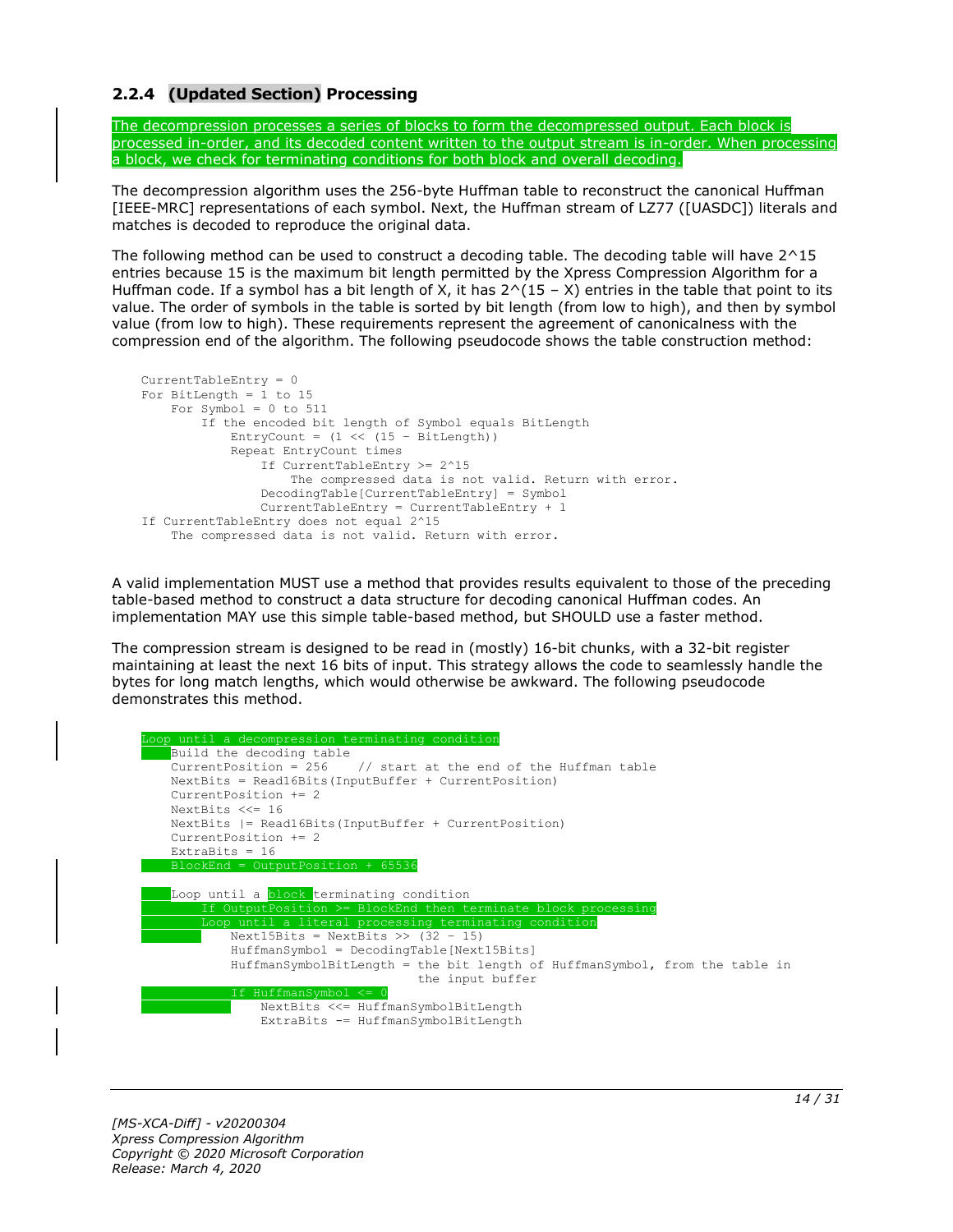

An implementation MUST also generate an error indicating that the compressed data is not valid in the event of an improper memory access outside the buffer.

Note that the match-copying loop copies 1 byte at a time and cannot use the standard library functions **memcpy** or **memove**. A sequence of bytes such as aaaaaa can be encoded like this: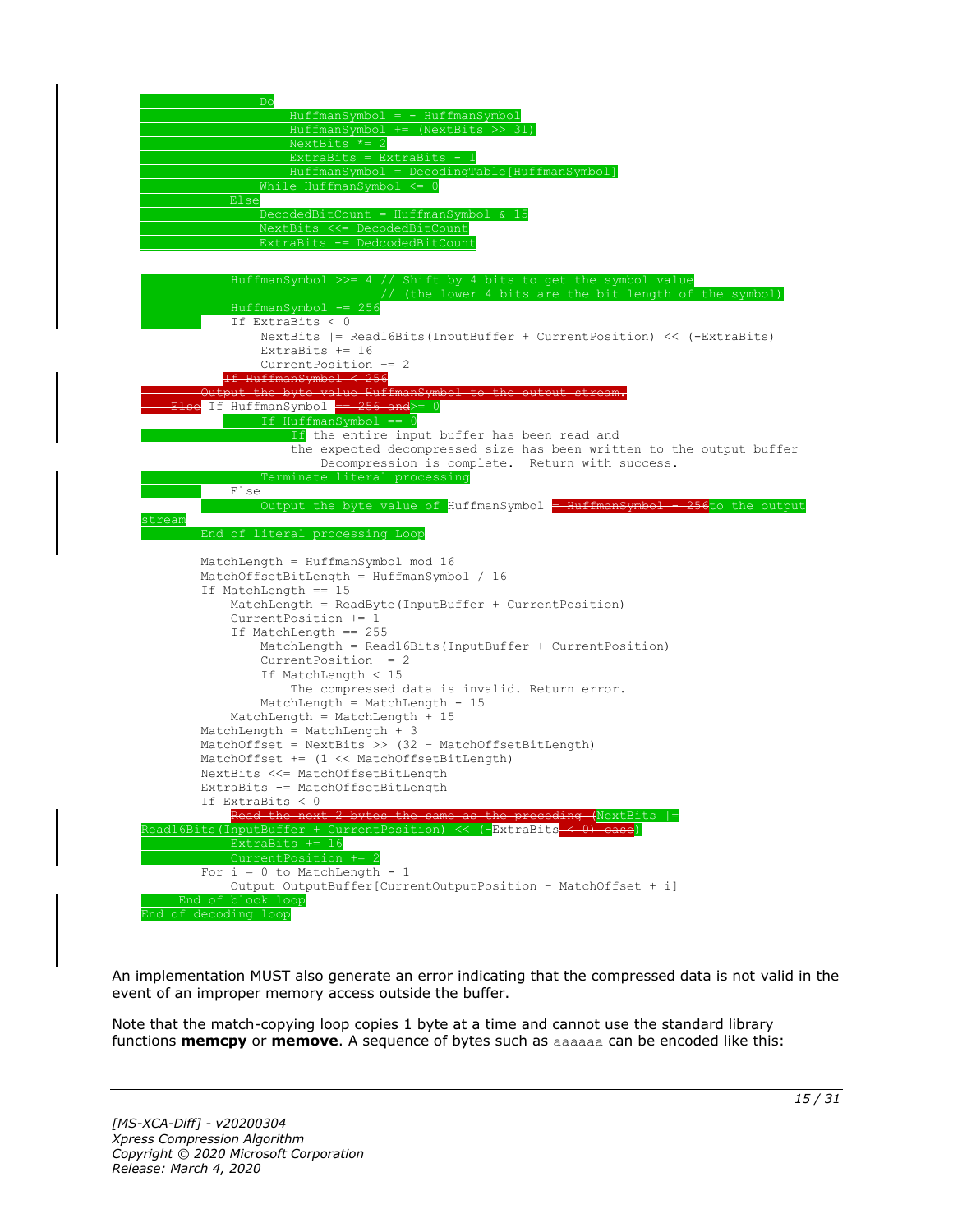[literal: "a"][match: offset=1, length=5]. In other words, the match length can be greater than the match offset, and this necessitates the 1-byte-at-a-time copying strategy.

#### <span id="page-15-1"></span><span id="page-15-0"></span>**2.3 Plain LZ77 Compression Algorithm Details**

#### **2.3.1 Abstract Data Model**

None.

#### <span id="page-15-2"></span>**2.3.2 Initialization**

None.

#### <span id="page-15-3"></span>**2.3.3 Processing Rules**

None.

#### <span id="page-15-4"></span>**2.3.4 (Updated Section) Processing**

The fastest variant of the Xpress Compression Algorithm avoids the cost of the Huffman[IEEE-MRC] pass by encoding the LZ77 [UASDC] literals and matches in a simple way. The encoding process is similar to the method described in section 2.1.4.1, with the key difference that the largest match offset it can encode is 8192 instead of the 65535 limit of the Huffman format. The literal or match flags are encoded in 32-bit chunks. Literals are encoded with a simple byte value. Matches are encoded with a 16-bit value, where the high 13 bits represent the offset and the low 3 bits represent the length. Long lengths are encoded with an additional 4 bits, then 8 bits, and then 16 bits. The MatchLength is represented by a ULONG, a 32-bit unsigned integer (see [MS-DTYP] section 2.2.51); therefore, the maximum value is 4,294,967,295. The following pseudocode provides an outline of the encoding method.

```
Flags = 0 // this is a 32-bit integer value
FlagCount = 0
FlagOutputPosition = 0
OutputPosition = 4
InputPosition = 0
LastLengthHalfByte = 0
While InputPosition has not reached the end of the input buffer
     Try to find a match with a length of at least 3 (see section 2.1.4.1)
    The match must be within the last 8,192 bytes (MatchOffset \leq 2^13)
     If no match was found or InputPosition + 2 is beyond the input buffer
         Copy 1 byte from InputPosition to OutputPosition. Advance both.
         Flags <<= 1
         FlagCount = FlagCount + 1
         If FlagCount == 32
             Write the 32-bit value Flags to FlagOutputPosition
            Fla<sub>q</sub>Count = 0 FlagOutputPosition = OutputPosition
             OutputPosition += 4
    Else // a valid match was found
         Let MatchLength and MatchOffset describe the match
         MatchLength = MatchLength – 3
         MatchOffset = MatchOffset – 1
         MatchOffset <<= 3
           MatchLength <
                This is the simple case. The length
            MatchOffset \frac{1-\min(\frac{1}{2} - \text{MatchLength})}{\frac{1}{2}}Write the 16-bit value MatchOffset the 2-byte value to OutputPosition
             OutputPosition += 2
<del>If MatchLength >=</del>Else
                                     fit 3 bits. Record a special value to
```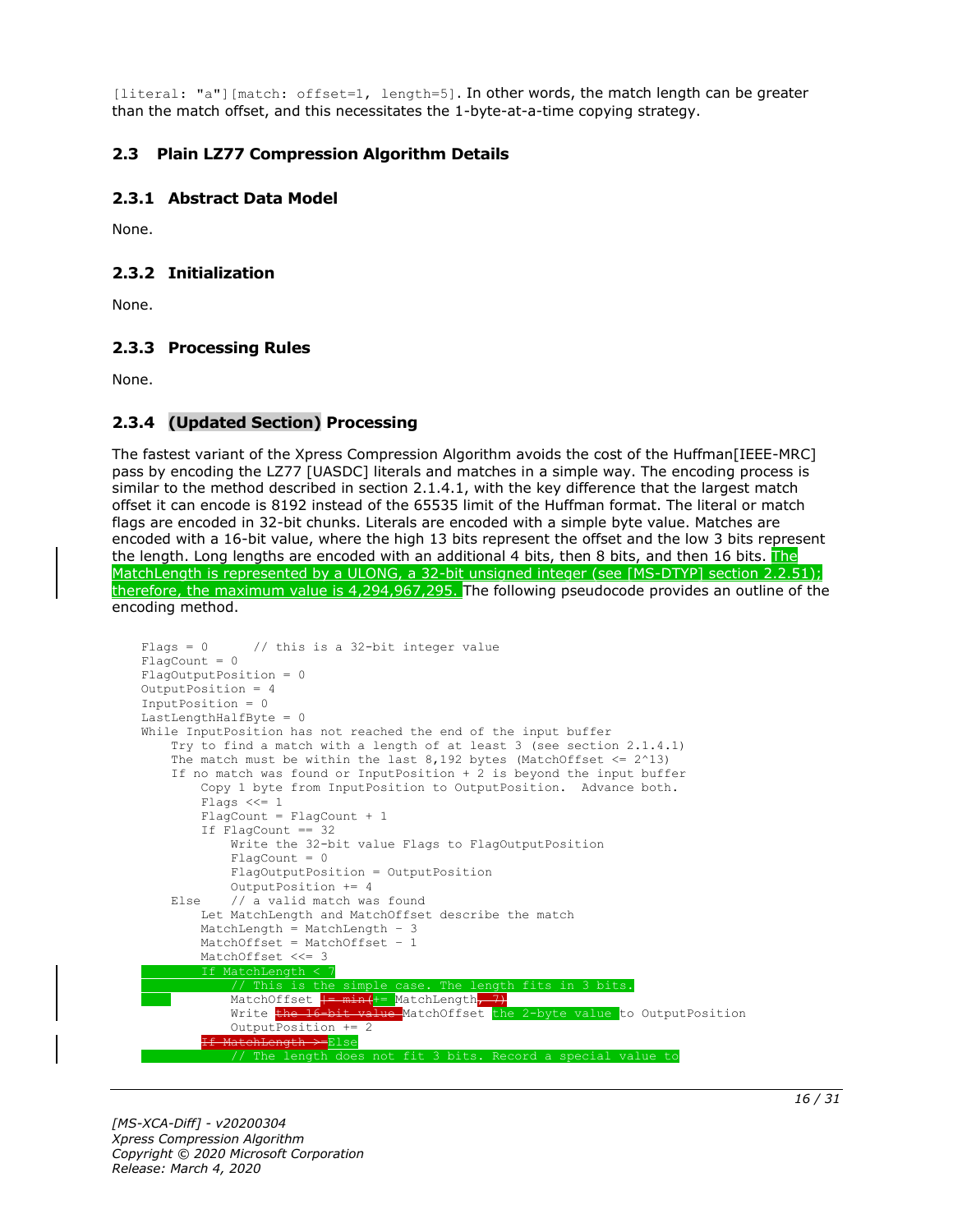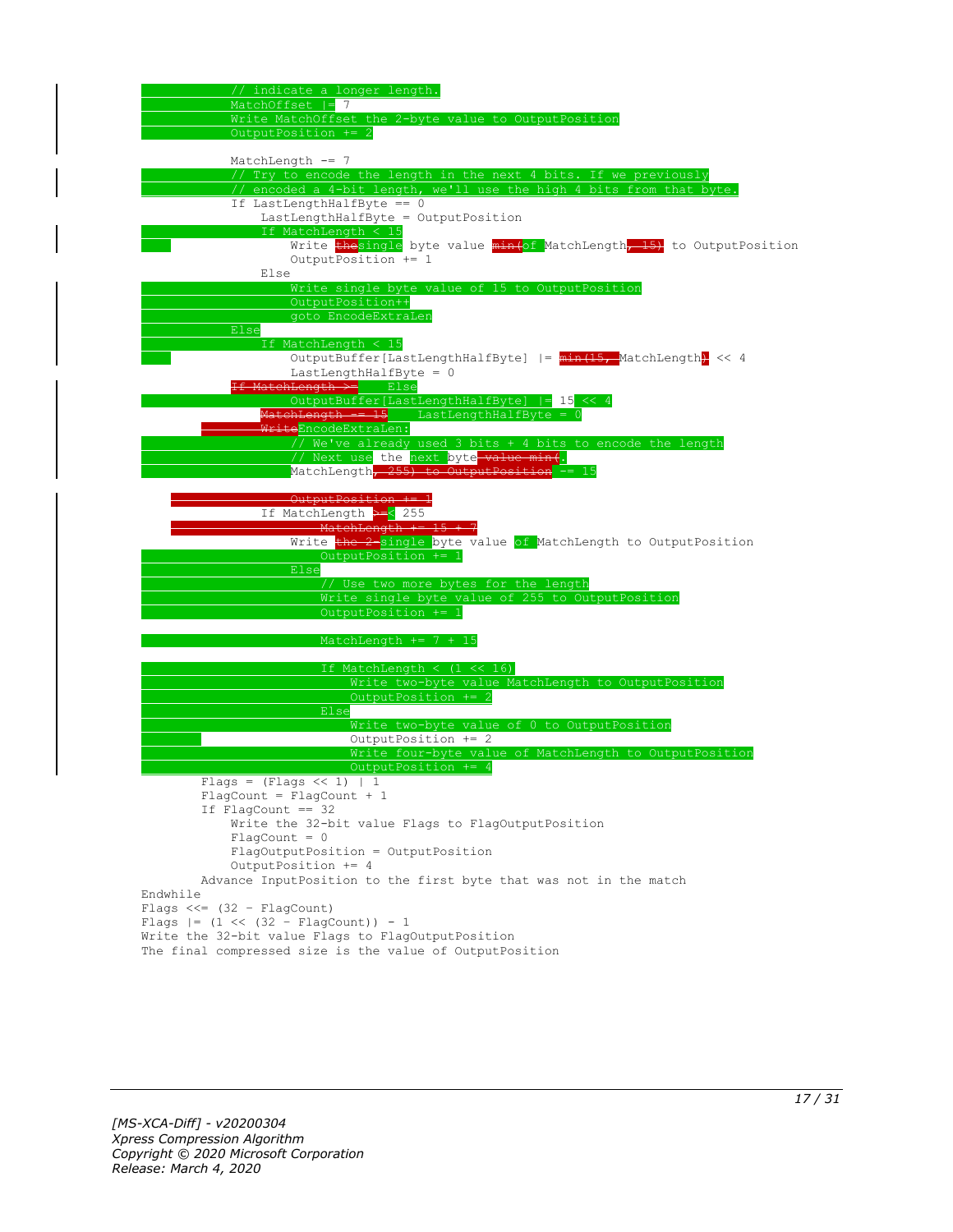#### <span id="page-17-0"></span>**2.4 Plain LZ77 Decompression Algorithm Details**

#### <span id="page-17-1"></span>**2.4.1 Abstract Data Model**

None.

#### <span id="page-17-2"></span>**2.4.2 Initialization**

None.

#### <span id="page-17-3"></span>**2.4.3 Processing Rules**

None.

#### <span id="page-17-4"></span>**2.4.4 (Updated Section) Processing**

This section provides the decompression method corresponding to the compression method that is described in section 2.3. The basic structure is to decode each flag, which indicates whether the next item is a literal or a match. Literals are copied directly from the input buffer to the output buffer. Matches are decoded into a (length, offset) pair that is used to copy data from earlier in the output buffer. If the code that follows reads or writes outside the provided buffers at any time, an implementation MUST return an error indicating that the compressed buffer is invalid. Note that the match-copying loop copies 1 byte at a time and cannot use the standard library functions **memcpy** or **memmove**. A sequence of bytes such as aaaaaa can be encoded as follows:

```
[literal: "a"][match: offset=1, length=5]
```
The **match length** can be greater than the **match offset**, and this necessitates the 1-byte-at-a-time copying strategy shown in the following pseudocode.

```
BufferedFlags = 0
BufferedFlagCount = 0
InputPosition = 0
OutputPosition = 0
LastLengthHalfByte = 0Loop until break instruction or error
     If BufferedFlagCount == 0
         BufferedFlags = read 4 bytes at InputPosition
         InputPosition += 4
         BufferedFlagCount = 32
     BufferedFlagCount = BufferedFlagCount – 1
     If (BufferedFlags & (1 << BufferedFlagCount)) == 0
         Copy 1 byte from InputPosition to OutputPosition. Advance both.
     Else
         If InputPosition == InputBufferSize
             Decompression is complete. Return with success.
         MatchBytes = read 2 bytes from InputPosition
         InputPosition += 2
         MatchLength = MatchBytes mod 8
        MatchOffset = (MatchBytes / 8) + 1 If MatchLength == 7
             If LastLengthHalfByte == 0
                 MatchLength = read 1 byte from InputPosition
                 MatchLength = MatchLength mod 16
                LastLengthHalfByte = InputPosition
                 InputPosition += 1
             Else
                 MatchLength = read 1 byte from LastLengthHalfByte position
                 MatchLength = MatchLength / 16
```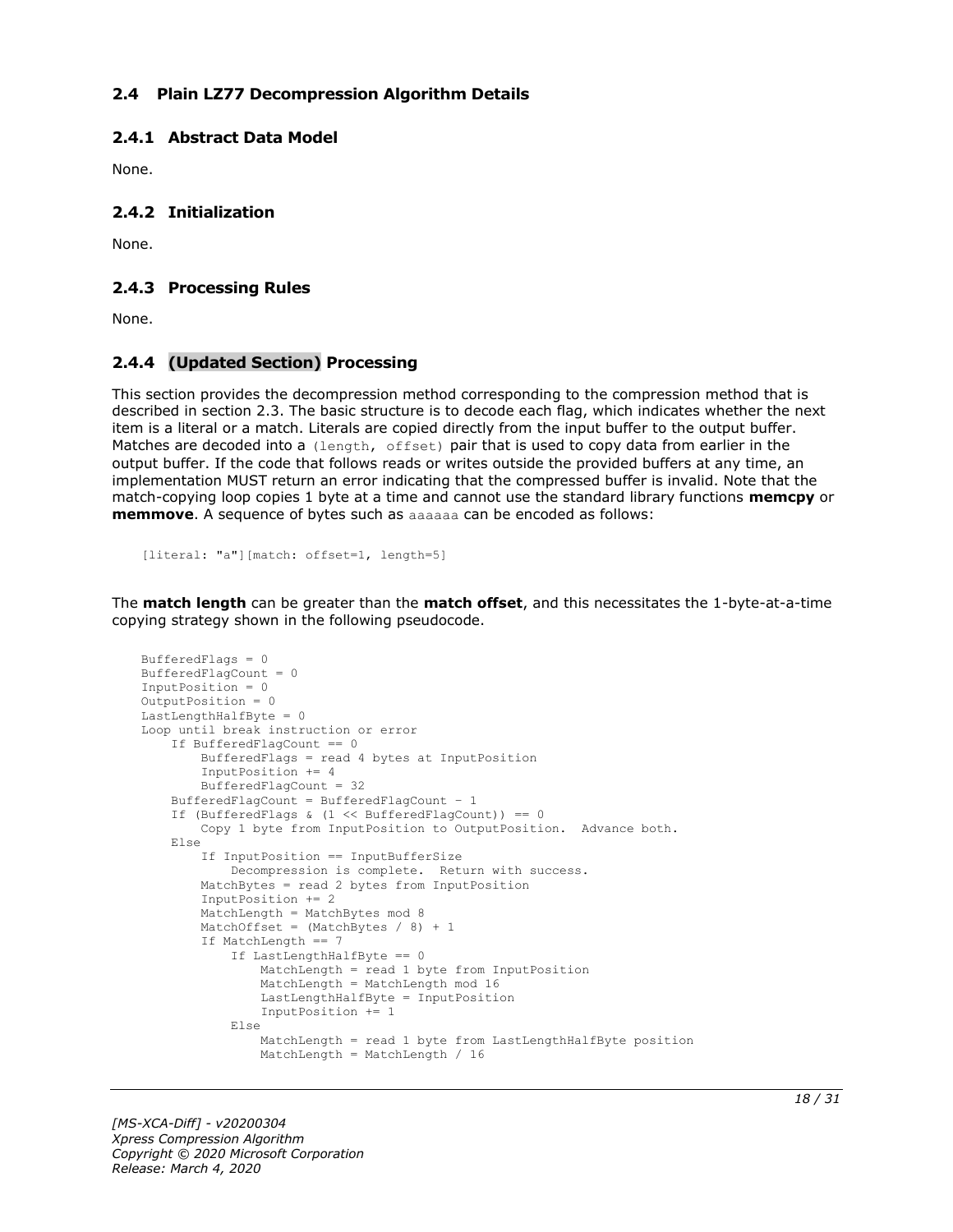

### <span id="page-18-0"></span>**2.5 LZNT1 Algorithm Details**

The LZNT1 algorithm employs a grammar common to LZ77 variants, making use of LZ77 [UASDC] literals and matches and using the characteristic processing. The LZNT1 algorithm is comparable to the Plain LZ77 variant, which implements the features of LZ77 through a specialized buffer format as specified in section 2.3 and section 2.4. Key differences between the "plain" and LZNT1 variants include the following:

- LZNT1 uses a less complex process to encode lengths.
- LZNT1 varies the number of bits used to encode length and distance, whereas the sizes of the Plain LZ77-encoded fields are fixed.
- LZNT1 groups flags in bytes; Plain LZ77 groups them in 4-byte DWORDs.
- The LZNT1 buffer is structured as a series of chunks that can be independently decompressed.

### <span id="page-18-1"></span>**2.5.1 Abstract Data Model**

This section describes a conceptual model of possible data organization that an implementation maintains to participate in this algorithm. The described organization is provided to facilitate the explanation of how the algorithm behaves. This document does not mandate that implementations adhere to this model as long as their external behavior is consistent with that described in this document.

The following elements are specific to this algorithm.

**Chunks:** Segments of data that are compressed, uncompressed, or that denote the end of the buffer.

**Chunk header:** The header for a compressed or uncompressed chunk of data.

- **Flag bytes:** A bit flag whose bits, read from low order to high order, specify the formats of the data elements that follow. For example, bit 0 corresponds to the first data element, bit 1 to the second, and so on. If the bit corresponding to a data element is set, the element is a 2-byte compressed word; otherwise, it is a 1-byte literal value.
- **Flag group:** A flag byte followed by zero or more data elements, each of which is a single literal byte or a 2-byte compressed word.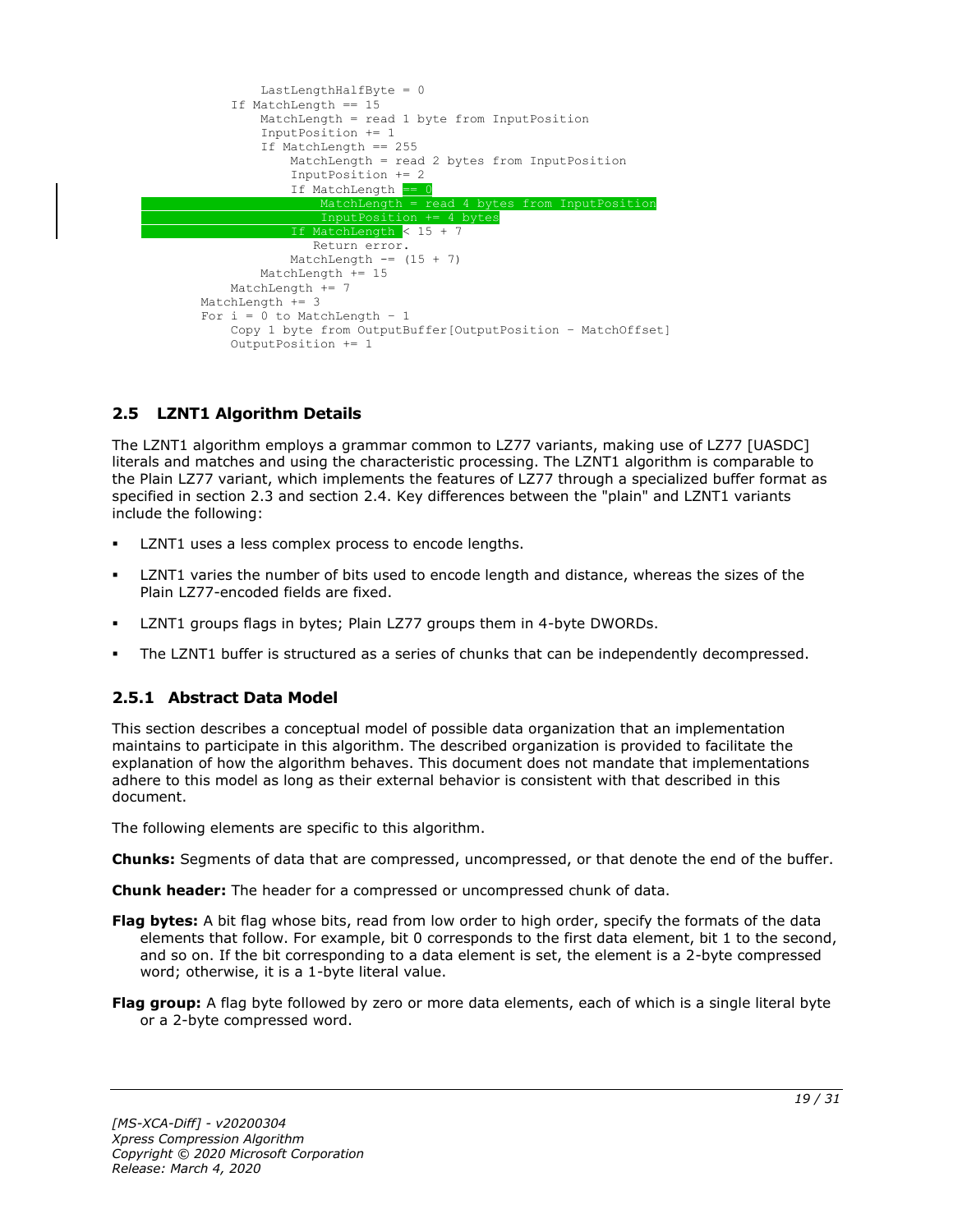### <span id="page-19-0"></span>**2.5.1.1 Buffer Format**

The LZNT1 algorithm relies on the use of a specific buffer format in its implementation of LZ77. The compression algorithm produces a buffer format of the following grammatical structure:

```
<Buffer> ::= <Chunk> <Buffer> | <Chunk>
<Chunk> ::= <Compressed_chunk> | 
            <Uncompressed_chunk> |
            End_of_buffer
<Uncompressed_chunk> ::= Chunk_header Uncompressed_data
<Compressed_chunk> ::= Chunk_header <Flag_group>
<Flag_group> ::= <Flag_data> <Flag_group> | <Flag_data>
<Flag_data> ::=
   Flag byte <Data> <Data> <Data> <Data> <Data> <Data> <Data> <Data> <Data>
   | Flag_byte <Data> <Data> <Data> <Data> <Data> <Data> <Data>
  | Flag_byte <Data> <Data> <Data> <Data> <Data> <Data>
  | Flag_byte <Data> <Data> <Data> <Data> <Data>
  | Flag_byte <Data> <Data> <Data> <Data>
  | Flag_byte <Data> <Data> <Data> 
  | Flag_byte <Data> <Data>
  | Flag_byte <Data> 
<Data> ::= Literal | Compressed_word
```
A compressed data buffer consists of one or more **chunks**. A chunk is either compressed, uncompressed, or it denotes the end of the buffer. If the chunk is uncompressed, it contains a **chunk header** followed by uncompressed data; if it is compressed, it contains a chunk header followed by a series of one or more pieces of flagged data. Finally, a piece of flagged data consists of a **flag byte** that is followed by no more than 8 individual data elements.

The following sections describe the structure of each of these grammatical elements, including constraints on their usage that are not expressed in the raw grammar.

#### <span id="page-19-1"></span>**2.5.1.2 Buffers and Chunks**

A compressed buffer consists of a series of one or more compressed output **chunks**. Each chunk begins with a 16-bit header.

If both bytes of the header are 0, the header is an *End\_of\_buffer* terminal that denotes the end of the compressed data stream.

Otherwise, the header MUST be formatted as follows:

- Bit 15 indicates whether the chunk contains compressed data.
- Bits  $[14:12]$  contain a signature indicating the format of the subsequent data.
- Bits [11:0] contain the size of the compressed chunk, minus three bytes.

Bit 15 indicates whether the chunk contains compressed data. If this bit is zero, the **chunk header** is followed by uncompressed literal data. If this bit is set, the next byte of the chunk is the beginning of a *Flag\_group* nonterminal that describes some compressed data.

Bits 14 down to 12 contain a signature value. This value MUST always be 3 (unless the header denotes the end of the compressed buffer).

Bits 11 down to 0 contain the size of the compressed chunk minus three bytes. This size otherwise includes the size of any metadata in the chunk, including the chunk header. If the chunk is uncompressed, the total amount of uncompressed data therein can be computed by adding 1 to this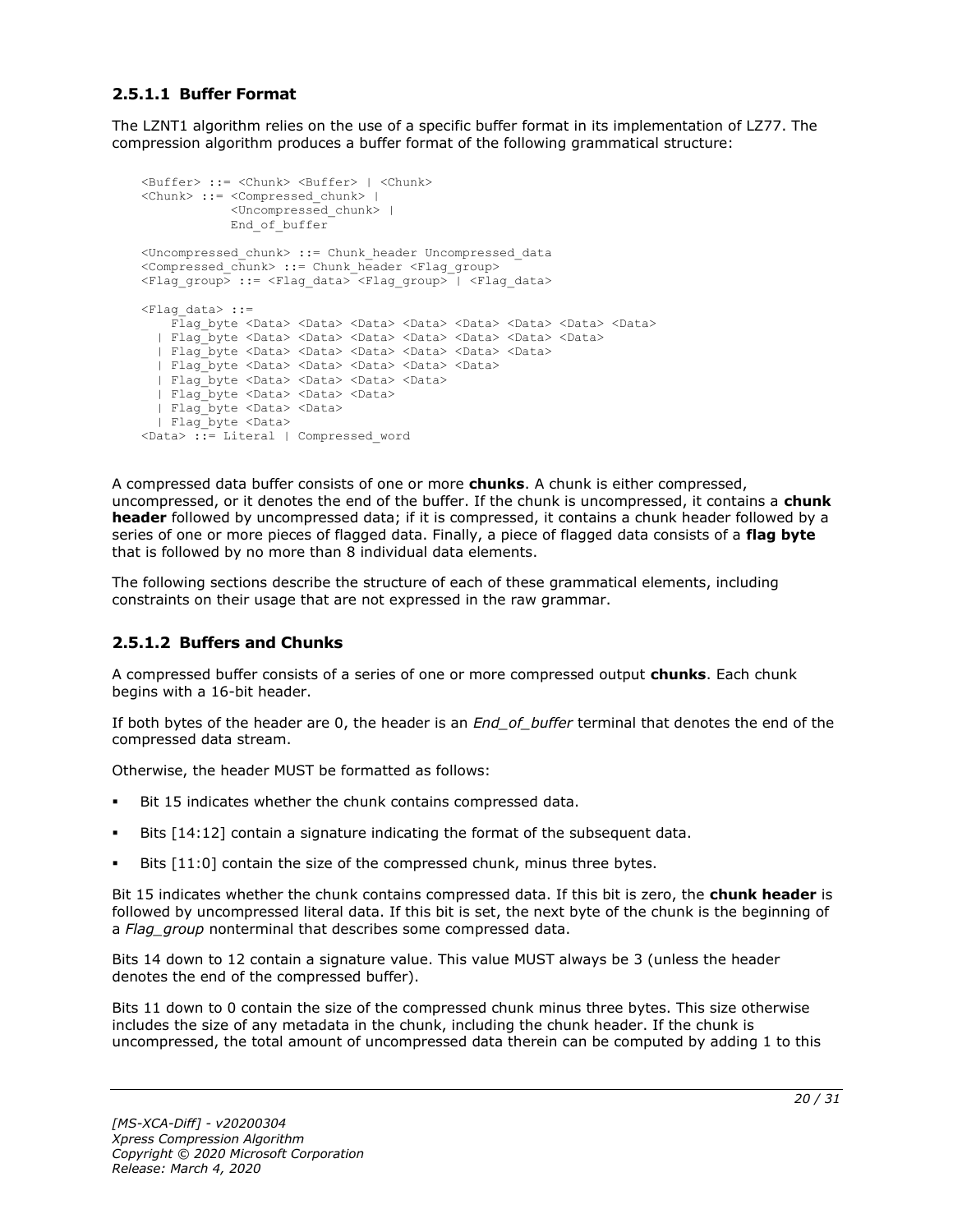value (adding 3 bytes to get the total chunk size, then subtracting 2 bytes to account for the chunk header).

The *End* of buffer character is not required to terminate the compressed buffer. The character is used, however, if space allows. For example, given 20 kilobytes (KB) of uncompressed data and a 10 KB buffer to contain the compressed data, if the size of the compressed data (including metadata) is exactly 10 KB, the capacity of the buffer has been met. In such a case, the *End\_of\_buffer* terminal is not written.

Because the presence of this terminal is not guaranteed, the size of the compressed data MUST be known before data in this format is decompressed.

If an *End\_of\_buffer* terminal is added, the size of the final compressed data is considered not to include the size of the *End\_of\_buffer* terminal.

### <span id="page-20-0"></span>**2.5.1.3 Flag Groups**

If a **chunk** is compressed, its **chunk header** is immediately followed by the first byte of a *Flag\_group* nonterminal.

A **flag group** consists of a **flag byte** followed by zero or more data elements. Each data element is either a single literal byte or a two-byte compressed word. The individual bits of a **flag byte**, taken from low-order bits to high-order bits, specify the formats of the subsequent data elements (such that bit 0 corresponds to the first data element, bit 1 to the second, and so on). If the bit corresponding to a data element is set, the element is a two-byte compressed word; otherwise, it is a one-byte literal.

### <span id="page-20-1"></span>**2.5.1.4 Data Elements**

A data element MUST either be an uncompressed literal or a compressed word. An uncompressed literal is a byte of data that was not compressed and can therefore be treated as part of the uncompressed data stream. A compressed word is a two-byte value that contains a length and a displacement and whose format varies depending on the portion of the data that is being processed.

Each compressed word consists of a D-bit displacement in the high-order bits and an L-bit length in the low-order bits, subject to the constraints that  $4 \leq D \leq 12$ ,  $4 \leq L \leq 12$ , and  $D + L = 16$ . The displacement in a compressed word is the difference between the current location in the uncompressed data (either the current read point when compressing or the current write point when decompressing) and the location of the uncompressed data corresponding to the compressed word, minus one byte. The length is the amount of uncompressed data that can be found at the appropriate displacement, minus three bytes. While using the compressed buffers, the stored displacement must be incremented by 1 and the stored length must be incremented by 3, to get the actual displacement and length.

For example, the input data for a given compression consists of the following stream:

F F G A A G F E D D E F F E E | F F G A A G F E D D E F E D D

In this case, the data prior to the vertical bar has already been compressed. The next 12 characters of the input stream match the first 12 characters of the data that was already compressed. Moreover, the distance from the current input pointer to the start of this matching string is 15 characters. This can be described by the <displacement, length> pair of <15, 12>.

Decompression of this data produces the first portion of the input stream:

F F G A A G F E D D E F F E E |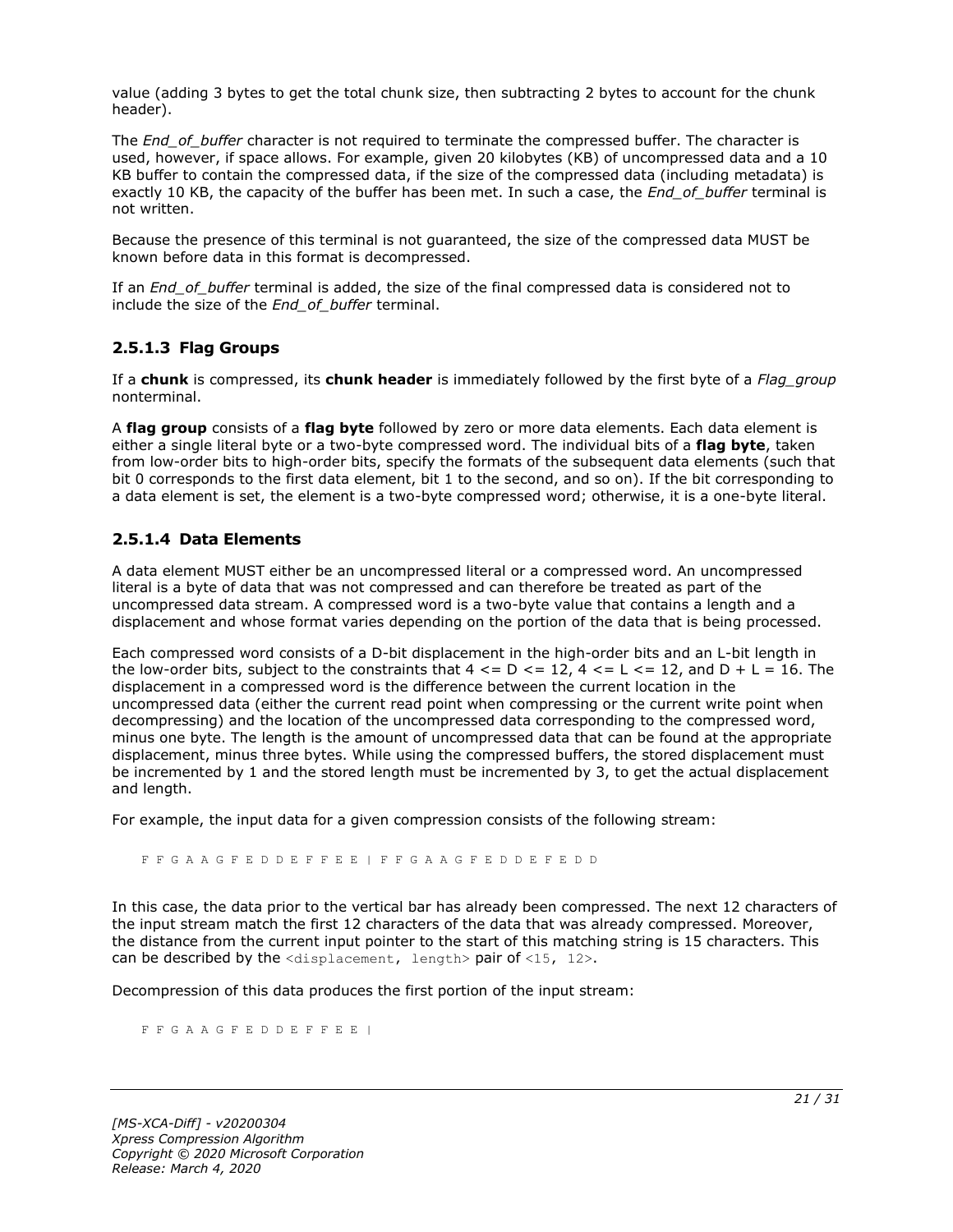The next data element is a <15,  $12$ > displacement-length pair. The start of the uncompressed data is 15 characters behind the last character in the already uncompressed data, and the length of the data to read is 12 characters. Decompression results in the following buffer.

F F G A A G F E D D E F F E E F F G A A G F E D D E F |

This matches the original data stream.

F F G A A G F E D D E F F E E F F G A A G F E D D E F E D D

The sizes of the displacement and length fields of a compressed word vary with the amount of uncompressed data in the current chunk that has already been processed. The format of a given compressed word is determined as follows:

Let U be the amount of uncompressed data that has already been processed in the current chunk (either the amount that has been read when compressing data or the amount that has been written when decompressing data).

Note that U depends on the offset from the start of a chunk and not the offset from the beginning of the uncompressed data.

Then let M be the largest value in  $[4...12]$  such that  $2^{M-1} < U$ , or 4 if there is no such value.

A compressed word then has the format  $D = M$  and  $L = 16 - M$ , with the displacement occupying D high-order bits and the length occupying L low-order bits.

#### <span id="page-21-0"></span>**2.5.2 Initialization**

None.

### <span id="page-21-1"></span>**2.5.3 Processing Rules**

Input streams are compressed in units of 4096 bytes. The process of creating a chunk is complete if at least 4096 bytes of data or the remainder of the input buffer is compressed. If the data remains in the input buffer, the processing of a new chunk is started.

Lempel-Ziv compression does not require that the entirety of the data to which a compressed word refers actually be in the uncompressed buffer when the word is processed. In other words, it is not required that (U – displacement + length < U). Therefore, when processing a compressed word, data MUST be copied from the start of the uncompressed target region to the end—that is, the byte at (U – displacement) MUST be copied first, then  $(U -$  displacement  $+1$ ), and so on, because the compressed word might refer to data that will be written during decompression.

Some of the bits in a flag byte might not be used. To process compressed buffers, the size of the compressed chunk that is stored in the chunk header MUST be used to determine the position of the last valid byte in the chunk. The size value MUST ignore flag bits that correspond to bytes outside the chunk.

### <span id="page-21-2"></span>**2.5.4 Processing**

For a discussion of LZ77 processing similar to that of the LZNT1 variant, see sections 2.3 and 2.4 on Plain LZ77 compression and decompression.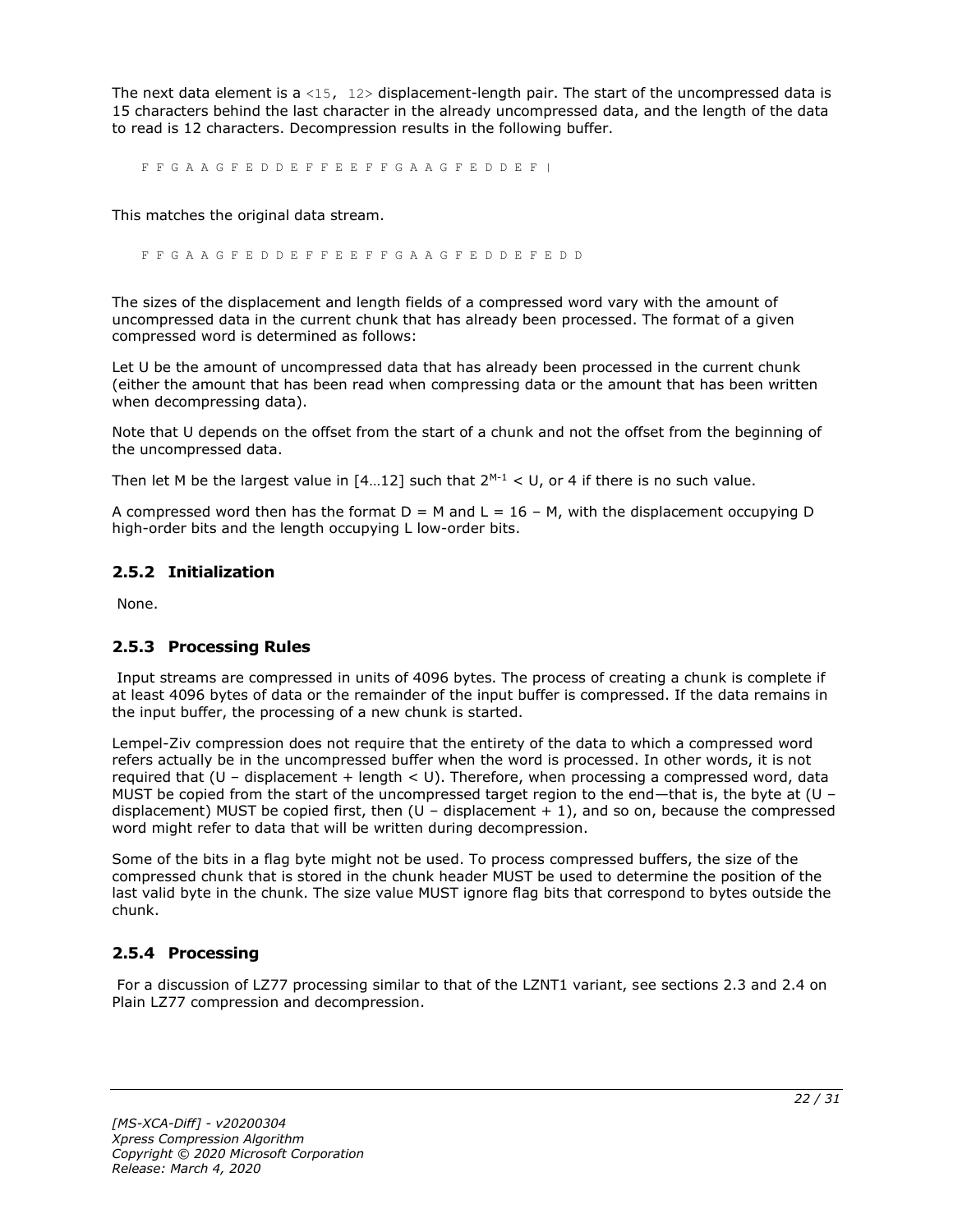# <span id="page-22-0"></span>**3 Algorithm Examples**

### <span id="page-22-1"></span>**3.1 LZ77**

With the Plain LZ77 variant of the algorithm, the uncompressed ASCII string abcdefghijklmnopgrstuvwxyz is compressed as follows, in hexadecimal.

3f 00 00 00 61 62 63 64 65 66 67 68 69 6a 6b 6c 6d 6e 6f 70 71 72 73 74 75 76 77 78 79 7a

The first 4 bytes encode the first 32 literal or match flags (in this case, 26 zero bits, representing the 26 literals to follow, then 6 one bits, because any extra flag bits are ones). The next 26 bytes are the ASCII representation of the input string.

The uncompressed input is the 300-byte ASCII string:

abcabcabcabcabcabcabcabcabcabcabcabcabcabcabcabcabcabcabcabcabcabcabcabcabcabcabcabcabcabcabc abcabcabcabcabcabcabcabcabcabcabcabcabcabcabcabcabcabcabcabcabcabcabcabcabcabcabcabcabcabcabc abcabcabcabcabcabcabcabcabcabcabcabcabcabcabcabcabcabcabcabcabcabcabcabcabcabcabcabcabcabcabc abcabcabcabcabcabcabc

In this case, using Plain LZ77, those 300 bytes are encoded as follows:

ff ff ff 1f 61 62 63 17 00 0f ff 26 01

This is the encoding of abc[match: distance =  $3$ , length = 297].

#### <span id="page-22-2"></span>**3.2 LZ77+Huffman**

The uncompressed ASCII string abcdefghijklmnopqrstuvwxyz is compressed as a sequence of literals, as follows, in hexadecimal.

00 00 00 00 00 00 00 00 00 00 00 00 00 00 00 00 00 00 00 00 00 00 00 00 00 00 00 00 00 00 00 00 00 00 00 00 00 00 00 00 00 00 00 00 00 00 00 00 50 55 55 55 55 55 55 55 55 55 55 45 44 04 00 00 00 00 00 00 00 00 00 00 00 00 00 00 00 00 00 00 00 00 00 00 00 00 00 00 00 00 00 00 00 00 00 00 00 00 00 00 00 00 00 00 00 00 00 00 00 00 00 00 00 00 00 00 00 00 00 00 00 00 00 00 00 00 00 00 04 00 00 00 00 00 00 00 00 00 00 00 00 00 00 00 00 00 00 00 00 00 00 00 00 00 00 00 00 00 00 00 00 00 00 00 00 00 00 00 00 00 00 00 00 00 00 00 00 00 00 00 00 00 00 00 00 00 00 00 00 00 00 00 00 00 00 00 00 00 00 00 00 00 00 00 00 00 00 00 00 00 00 00 00 00 00 00 00 00 00 00 00 00 00 00 00 00 00 00 00 00 00 00 00 00 00 00 00 00 00 00 00 00 00 00 00 00 00 00 00 00 00 00 00 00 00 00 d8 52 3e d7 94 11 5b e9 19 5f f9 d6 7c df 8d 04 00 00 00 00

The first 256 bytes represent the Huffman code lengths. In this case, most of these values are zero because those symbols are not used. The few nonzero values represent the code lengths (5 bits or 4 bits in this case) of the literal symbols corresponding to the ASCII characters of the lowercase alphabet, as well as the end-of-file (EOF) symbol (symbols index 256). The last few bytes in the buffer are the Huffman encoding of the string abcdefghijklmnopqrstuvwxyz[EOF].

The uncompressed data is the following 300-byte ASCII string:

abcabcabcabcabcabcabcabcabcabcabcabcabcabcabcabcabcabcabcabcabcabcabcabcabcabcabcabcabcabcabc abcabcabcabcabcabcabcabcabcabcabcabcabcabcabcabcabcabcabcabcabcabcabcabcabcabcabcabcabcabcabc abcabcabcabcabcabcabcabcabcabcabcabcabcabcabcabcabcabcabcabcabcabcabcabcabcabcabcabcabcabcabc abcabcabcabcabcabcabc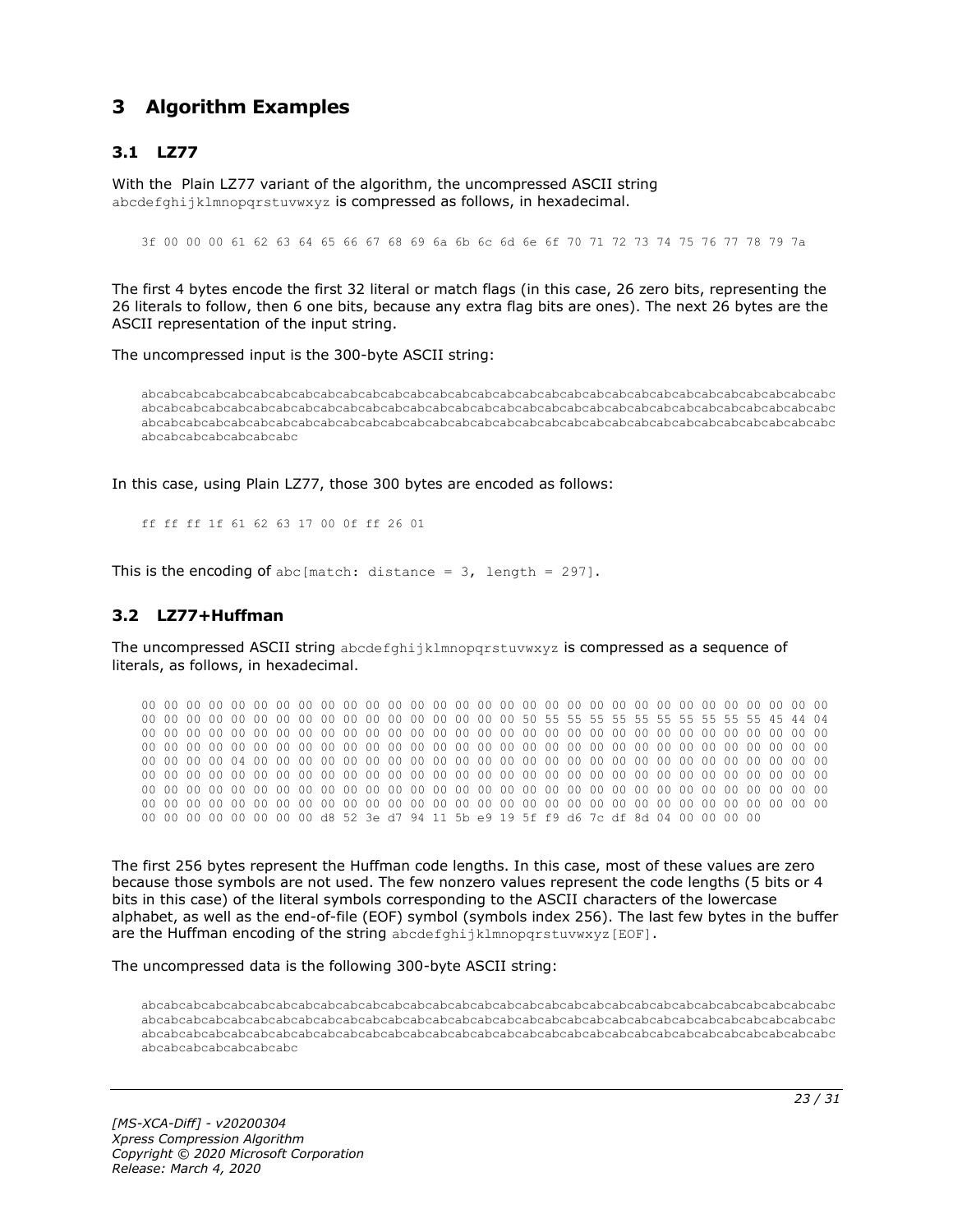#### The LZ77+Huffman algorithm encodes it as follows:

00 00 00 00 00 00 00 00 00 00 00 00 00 00 00 00 00 00 00 00 00 00 00 00 00 00 00 00 00 00 00 00 00 00 00 00 00 00 00 00 00 00 00 00 00 00 00 00 30 23 00 00 00 00 00 00 00 00 00 00 00 00 00 00 00 00 00 00 00 00 00 00 00 00 00 00 00 00 00 00 00 00 00 00 00 00 00 00 00 00 00 00 00 00 00 00 00 00 00 00 00 00 00 00 00 00 00 00 00 00 00 00 00 00 00 00 00 00 00 00 00 00 00 00 00 00 00 00 02 00 00 00 00 00 00 00 00 00 00 00 00 00 00 20 00 00 00 00 00 00 00 00 00 00 00 00 00 00 00 00 00 00 00 00 00 00 00 00 00 00 00 00 00 00 00 00 00 00 00 00 00 00 00 00 00 00 00 00 00 00 00 00 00 00 00 00 00 00 00 00 00 00 00 00 00 00 00 00 00 00 00 00 00 00 00 00 00 00 00 00 00 00 00 00 00 00 00 00 00 00 00 00 00 00 00 00 00 00 00 00 00 00 00 00 00 00 00 00 00 00 00 00 00 00 00 00 a8 dc 00 00 ff 26 01

The first 256 bytes are the Huffman code lengths. The nonzero symbols are the literals 'a', 'b', and 'c'; the EOF symbol; and one match symbol. The last few bytes encode  $abc[match: distance=3,$ length=297][EOF]. This example illustrates how long match lengths are encoded. In the last bytes of the compressed data, note the calculation  $0x126 = 294 = 297 - 3$ . Because it is the minimum match length, 3 is subtracted from each match length before it is encoded.

### <span id="page-23-0"></span>**3.3 LZNT1**

The following shows an example of LZ77 compression in which the compressed word references data that is not wholly contained in the uncompressed buffer at the time when the word is processed. In this scenario, the compressed word is processed by copying data from the start of the uncompressed target region to the end.

The following ANSI string, including the terminal NUL, is 142 bytes in length.

F# F# G A A G F# E D D E F# F# E E F# F# G A A G F# E D D E F# E D D E E F# D E F# G F# D E F# G F# E D E A F# F# G A A G F# E D D E F# E D D

The algorithm, using the standard compression engine, produces the following hexadecimal output with a length of 59 bytes.

| 0x00000000: 38 b0 88 46 23 20 00 20 |  |  |  |  |
|-------------------------------------|--|--|--|--|
| 0x00000008: 47 20 41 00 10 a2 47 01 |  |  |  |  |
| 0x00000010: a0 45 20 44 00 08 45 01 |  |  |  |  |
| 0x00000018: 50 79 00 c0 45 20 05 24 |  |  |  |  |
|                                     |  |  |  |  |
| 0x00000020: 13 88 05 b4 02 4a 44 ef |  |  |  |  |
| 0x00000028: 03 58 02 8c 09 16 01 48 |  |  |  |  |
| 0x00000030: 45 00 be 00 9e 00 04 01 |  |  |  |  |

The compressed data is contained in a single chunk. The chunk header, interpreted as a 16-bit value, is 0xB038. Bit 15 is 1, so the chunk is compressed; bits 14 through 12 are the correct signature value (3); and bits 11 through 0 are decimal 56, so the chunk is 59 bytes in size.

The next byte, 0x88, is a flag byte. Bits 0, 1, and 2 of this byte are clear, so the next 3 bytes are not compressed. They are 0x46 ('F'), 0x23 ('#'), and 0x20 (a space). The output stream now contains "F# ".

Bit 3 of the flag byte is set, however, so the next two bytes are part of a compressed word; in this case, that word is 0x2000. Here, the offset from the start of the uncompressed data, U, is 3 bytes; there is no value M such that M  $>= 4$  and  $2^{M-1} < U$ , so the compressed word has 4 bits of displacement and 12 bits of length. The stored displacement is 2 (0010) and the stored length is 0 (0000 0000 0000); the actual displacement is 3 (2 + 1 = 3) and the length is 3 (0 + 3 = 3). The next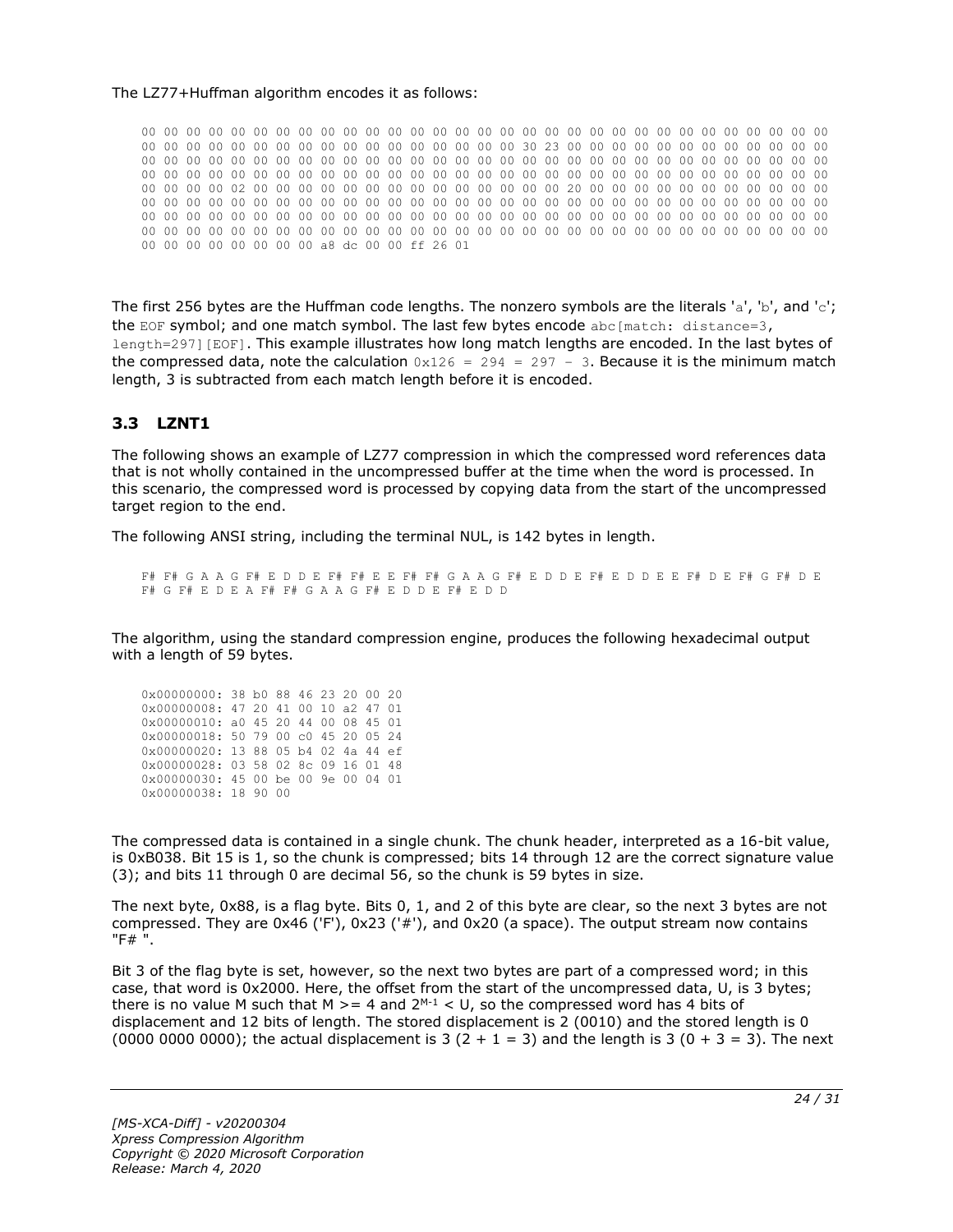3 characters of uncompressed data are "F# ", which results in an uncompressed string of length 6: "F# F# ".

Bits 4 through 6 of the flag byte are clear, so the next three bytes are literals: 0x47 ('G'), 0x20 (a space), and 0x41 ('A'). The string is now "F# F# G A". Bit 7 is set, so the next two bytes are a compressed word, 0x1000. The offset from the start of the chunk is 9 bytes, so the compressed word once again has 4 bits of displacement and 12 bits of length. The stored displacement is 1 (0001) and the stored length is 0 (0000 0000 0000); thus, the final displacement is 2 (1 + 1 = 2) and the final length is  $3(0 + 3 = 3)$ .

This is a case in which the current uncompressed length (9 bytes) minus the displacement plus the length (10 bytes) actually exceeds the amount of uncompressed data, so character-by-character copying from the beginning of the displaced region is important. The first character is a space, so the string is "F# F# G A "; the next character is an A, resulting in "F# F# G A A"; and the next is the space that was just written, resulting in "F# F# G A A ".

The rest of the decompression proceeds similarly.

The final flag byte is located at offset 0x37. This is the 56th byte of compressed data; only three bytes remain. The flag byte is 0x01, so the next two bytes are a single compressed word. The final byte is a literal value, 0x00. The remainder of the flag byte is ignored because no data remains in the buffer.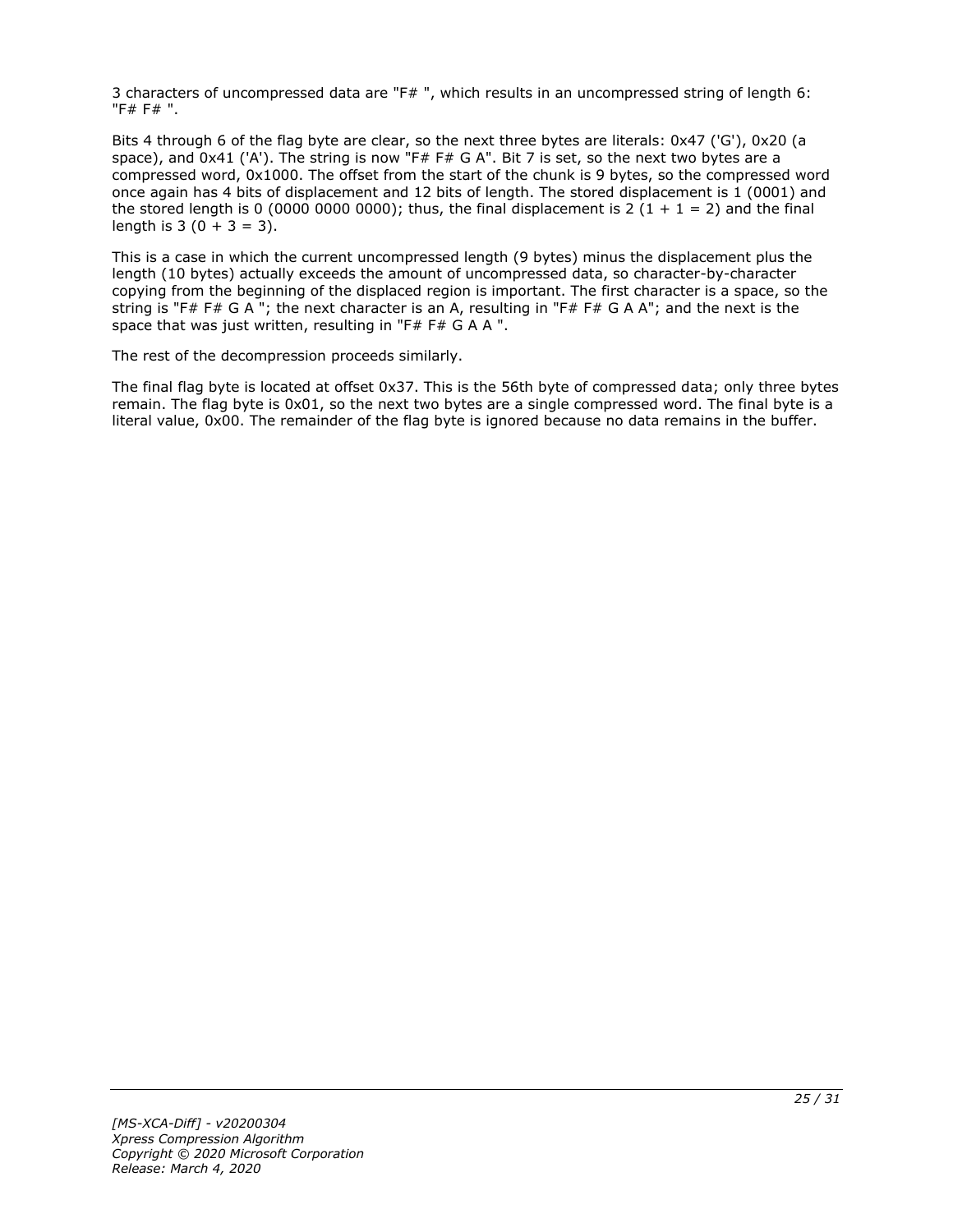# <span id="page-25-0"></span>**4 Security**

### <span id="page-25-1"></span>**4.1 Security Considerations for Implementers**

Implementers of the decompression method need to ensure that their code fails correctly on invalid input instead of overwriting memory locations outside the caller's output buffer. Implementers need to assume that the input buffer could be corrupted or might be maliciously constructed to cause the decompression function to read or write outside the buffers it is provided. A particularly subtle case involves guarding against integer/pointer overflow bugs when the input buffer contains long match lengths.

### <span id="page-25-2"></span>**4.2 Index of Security Parameters**

None.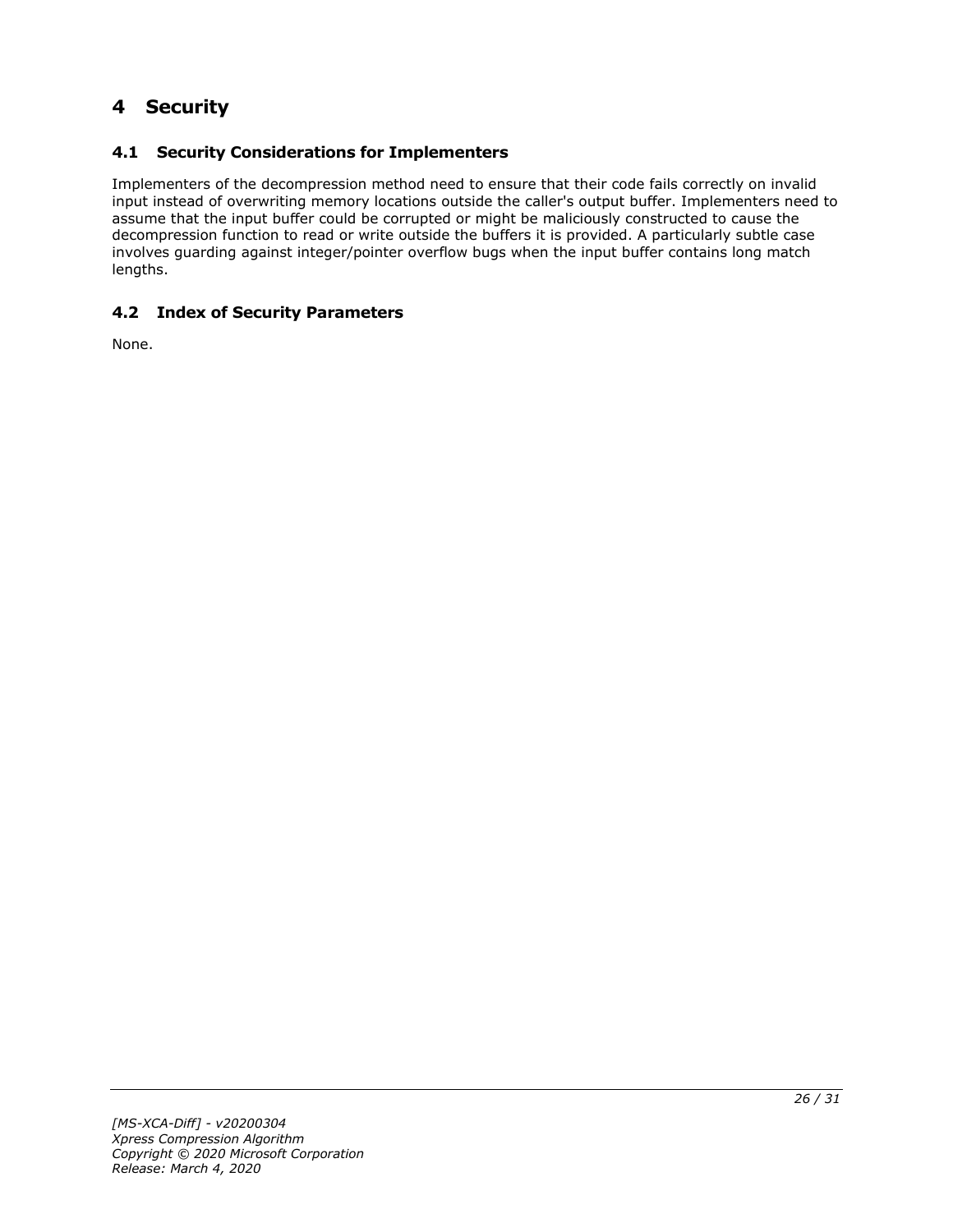### <span id="page-26-0"></span>**5 Appendix A: Product Behavior**

The information in this specification is applicable to the following Microsoft products or supplemental software. References to product versions include updates to those products.

- Windows 2000 operating system
- Windows XP operating system
- Windows Server 2003 operating system
- Windows Server 2003 R2 operating system
- Windows Vista operating system
- Windows Server 2008 operating system
- Windows 7 operating system
- Windows Server 2008 R2 operating system
- Windows 8 operating system
- Windows Server 2012 operating system
- Windows 10 operating system
- Windows Server 2016 operating system
- Windows Server operating system
- Windows Server 2019 operating system

Exceptions, if any, are noted in this section. If an update version, service pack or Knowledge Base (KB) number appears with a product name, the behavior changed in that update. The new behavior also applies to subsequent updates unless otherwise specified. If a product edition appears with the product version, behavior is different in that product edition.

Unless otherwise specified, any statement of optional behavior in this specification that is prescribed using the terms "SHOULD" or "SHOULD NOT" implies product behavior in accordance with the SHOULD or SHOULD NOT prescription. Unless otherwise specified, the term "MAY" implies that the product does not follow the prescription.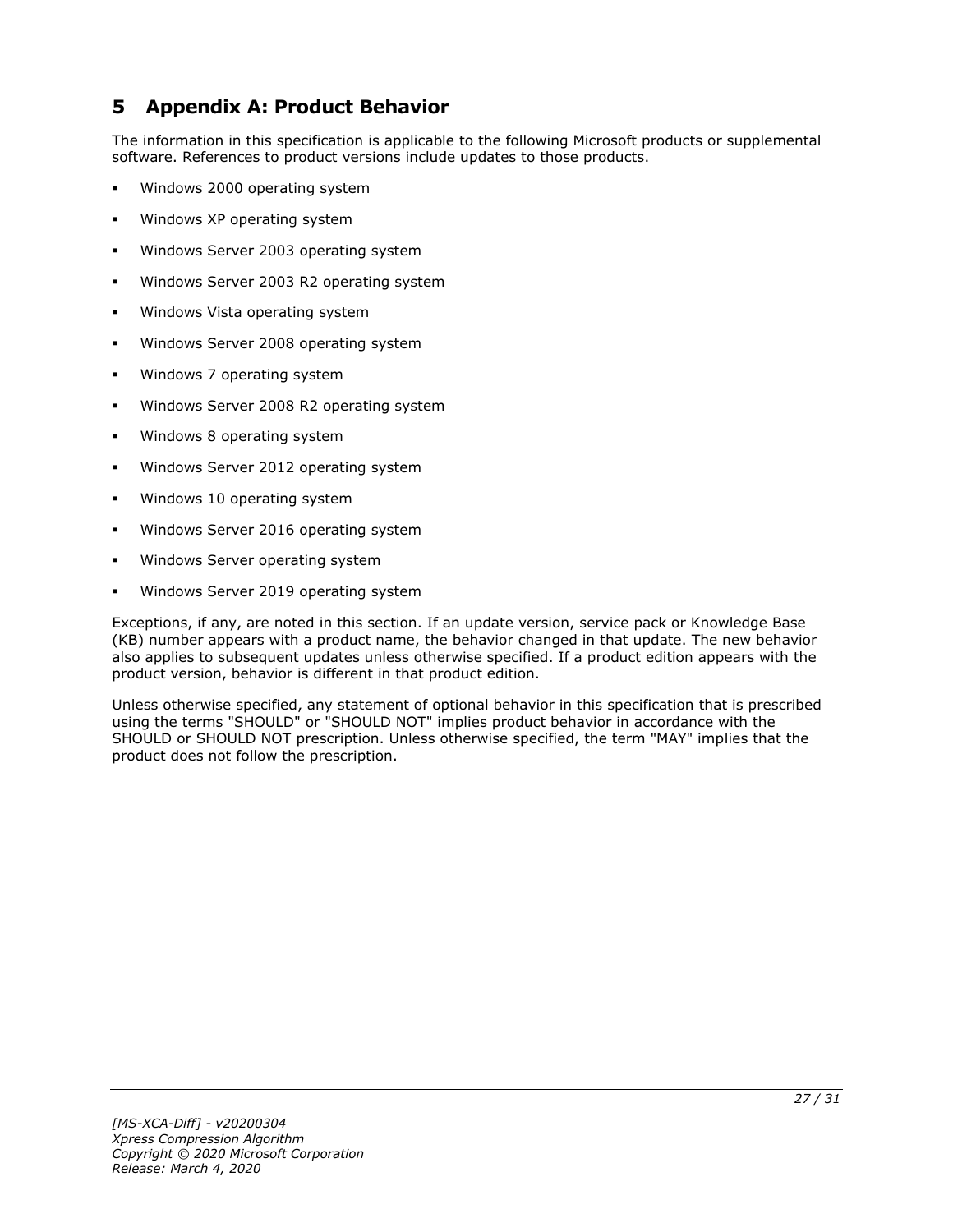# <span id="page-27-0"></span>**6 Change Tracking**

This section identifies changes that were made to this document since the last release. Changes are classified as Major, Minor, or None.

The revision class **Major** means that the technical content in the document was significantly revised. Major changes affect protocol interoperability or implementation. Examples of major changes are:

- A document revision that incorporates changes to interoperability requirements.
- A document revision that captures changes to protocol functionality.

The revision class **Minor** means that the meaning of the technical content was clarified. Minor changes do not affect protocol interoperability or implementation. Examples of minor changes are updates to clarify ambiguity at the sentence, paragraph, or table level.

The revision class **None** means that no new technical changes were introduced. Minor editorial and formatting changes may have been made, but the relevant technical content is identical to the last released version.

The changes made to this document are listed in the following table. For more information, please contact dochelp@microsoft.com.

| <b>Section</b>                                        | <b>Description</b>                                                                                                                                                                        | <b>Revision</b><br>class |
|-------------------------------------------------------|-------------------------------------------------------------------------------------------------------------------------------------------------------------------------------------------|--------------------------|
| 2.1   777+Huffman<br>Compression Algorithm<br>Details | 10578 : Described how data is processed for the Huffman variant.                                                                                                                          | Major                    |
| 2.1.4.2 Huffman Code<br><b>Construction Phase</b>     | 9982 : Clarified that the sorting algorithm used in the Huffman<br>Code construction phase is stable.                                                                                     | Major                    |
| 2.1.4.3 Final Encoding<br>Phase                       | 9983 : Clarified that some implementations of the decompression<br>algorithm expect a terminating Huffman symbol and that it is<br>recommended the encoding algorithm append this symbol. | Major                    |
| 2.2.4 Processing                                      | 10578 : Described the decompression process and clarified how<br>the compression stream handles the bytes for long match lengths<br>in the pseudocode.                                    | Major                    |
| 2.2.4 Processing                                      | 10654 : Corrected pseudocode by replacing DecodedValue with<br>HuffmanSymbol.                                                                                                             | Major                    |
| 2.2.4 Processing                                      | 10655 : Added a clarifying comment to the pseudocode to explain<br>why the HuffmanSymbol needs to be right-shifted by 4 bits.                                                             | Major                    |
| 2.3.4 Processing                                      | 10657 : Added clarifying information about the maximum<br>MatchLength.                                                                                                                    | Major                    |
| 2.3.4 Processing                                      | 10656 : We updated the pseudocode for the encoding method for<br>match lengths greater than 65535.                                                                                        | Major                    |
| 2.4.4 Processing                                      | 10036 : Updated pseudocode supporting longer matches.                                                                                                                                     | Major                    |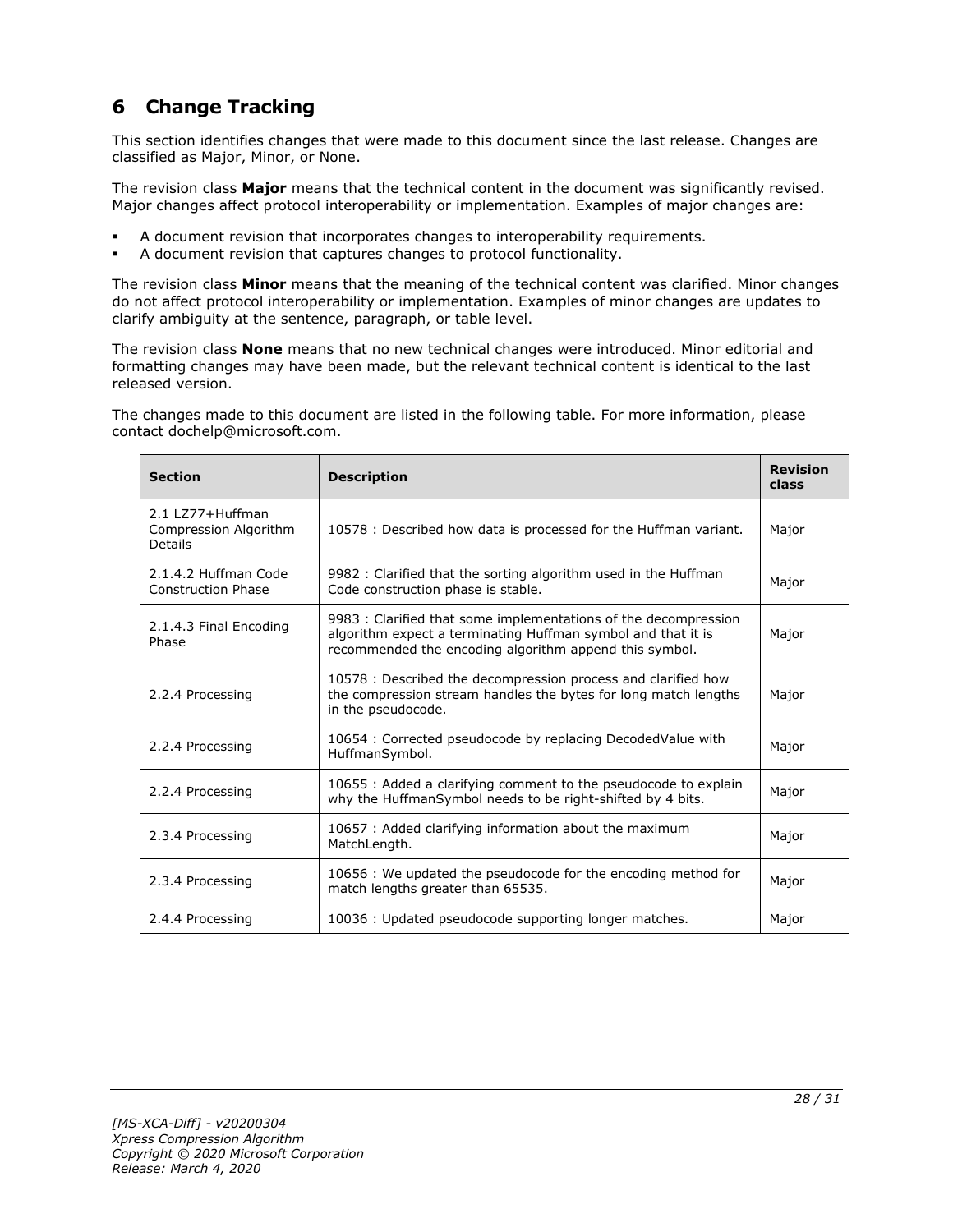#### <span id="page-28-0"></span>**Index**  $\overline{\mathbf{z}}$

#### A

Abstract data model LZ77+Huffman compression algorithm 7 LZNT1 19 plain LZ77 compression algorithm 16 plain LZ77 decompression algorithm 18 Applicability 6

### **C**

Change tracking 28

### **D**

Data model - abstract LZ77+Huffman compression algorithm 7 LZ77+Huffman decompression algorithm 13 plain LZ77 compression algorithm 16 plain LZ77 decompression algorithm 18

#### **E**

Examples LZ77 23 LZ77+Huffman 23 LZNT1 24

#### **G**

Glossary 5

### **I**

Implementer - security considerations 26 Index of security parameters 26 Informative references 6 Initialization LZ77+Huffman compression algorithm 7 LZ77+Huffman decompression algorithm 13 LZNT1 22 plain LZ77 compression algorithm 16 plain LZ77 decompression algorithm 18 Introduction 5

#### **L**

**7 Index**<br>
Abstract data model<br>
LZ77+Huffman compi<br>
LZ771 19<br>
plain LZ77 compressie<br>
Applicability 6<br> **C**<br>
Change tracking 28<br> **D**<br>
Data model - abstract<br>
LZ77+Huffman compian LZ77 compressie<br>
plain LZ77 compressie<br>
plai LZ77 example 23 LZ77+Huffman Compression overview 7 LZ77+Huffman compression algorithm abstract data model 7 initialization 7 overview 7 phases final encoding 11 Huffman code construction 10 LZ77 7 processing rules 7 LZ77+Huffman decompression algorithm abstract data model 13

*[MS -XCA -Diff] - v20200304 Xpress Compression Algorithm Copyright © 2020 Microsoft Corporation* Release: March 4, 2020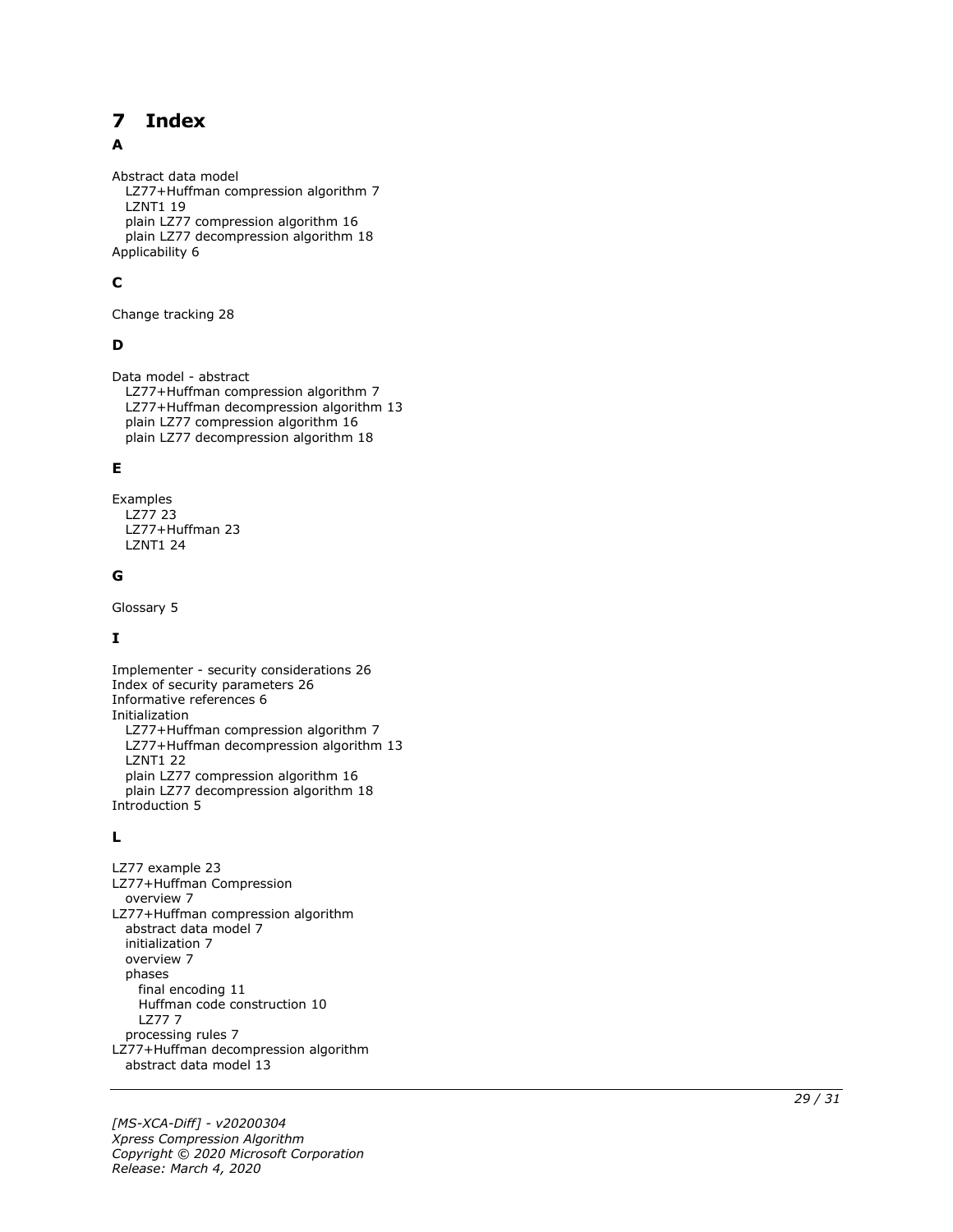initialization 13 processing 14 processing rules 13 LZ77+Huffman example 23 LZNT1 algorithm abstract data model 19 LZNT1 algorithm buffer format 20 LZNT1 algorithm details 19 LZNT1 algorithm initialization 22 LZNT1 algorithm processing 22 LZNT1 algorithm processing rules 22 LZNT1 example 24

#### **N**

Normative references 5

#### **O**

Overview (synopsis) 6

#### **P**

Parameters - security index 26 Phases - LZ77+Huffman compression algorithm final encoding 11 Huffman code construction 10 LZ77 7 Plain LZ77 compression algorithm abstract data model 16 initialization 16 processing 16 processing rules 16 Plain LZ77 decompression algorithm abstract data model 18 initialization 18 processing 18 processing rules 18 Processing LZ77+Huffman decompression algorithm 14 LZNT1 22 plain LZ77 compression algorithm 16 plain LZ77 decompression algorithm 18 Processing rules LZ77+Huffman compression algorithm 7 LZ77+Huffman decompression algorithm 13 LZNT1 22 plain LZ77 compression algorithm 16 plain LZ77 decompression algorithm 18 Product behavior 27

#### **R**

References informative 6 normative 5 Relationship to protocols and other algorithms 6

#### **S**

**Security**  implementer considerations 26 parameter index 26 Standards assignments 6

*[MS -XCA -Diff] - v20200304 Xpress Compression Algorithm Copyright © 2020 Microsoft Corporation Release: March 4, 2020*